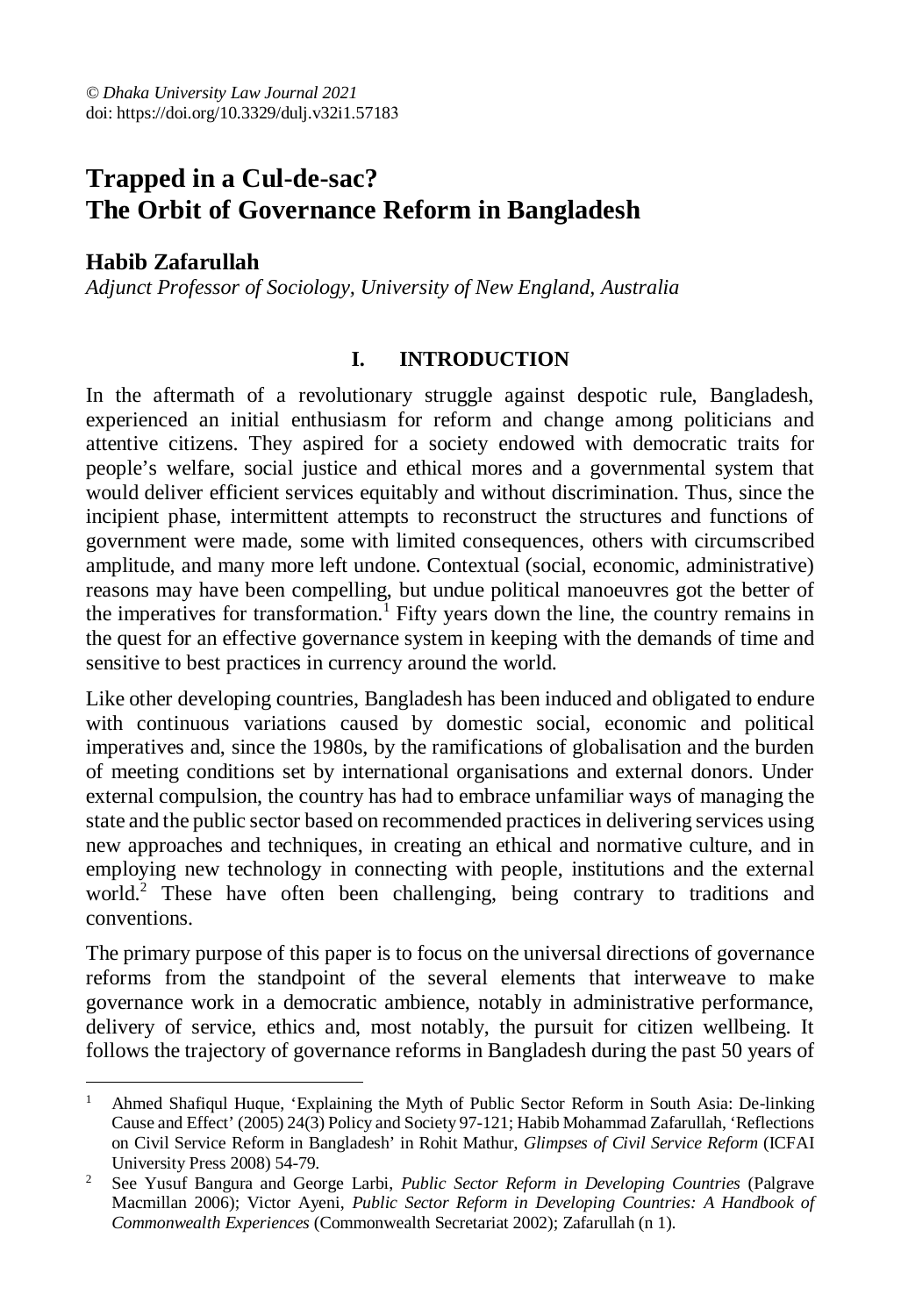its nationhood, the ramifications of any achievements and the complications reform efforts encountered. The paper, to situate the Bangladesh case in the broader governance landscape will first briefly look at the conceptual factors relevant to governance, followed by ideas and innovations and how Bangladesh has fared in employing appropriate practices and encountered the complexities and challenges.

# **II. THE PLACE OF GOVERNANCE REFORM IN STATECRAFT**

Governance, along with its more normative rider--'good governance', relates to goaloriented activities in government, quasi-government and non-government bodies. It is "a mode of allocating values" that is accomplished by state agencies alone or in partnership with informal entities in civil society, the private sector or the market. $3$ Both from ideational and practical standpoints, governance is inclusive in its scope and covers almost every strand of activity the government undertakes with relevance for the whole of society. It conveys new interpretations from structural, procedural, mechanistic and strategic angles.<sup>4</sup>

From a reform perspective, the agenda for change is fairly elaborate and intricate. With the participation of a variety of stakeholders including social groups working within networks, governance implies persuasion rather than compulsion or direct control within a framework built on coordination, collaboration and synergies between the public and private sectors.<sup>5</sup> A conspicuous interdependency between the state and society makes for governing quality and effective policy framing and implementation.<sup>6</sup>

The approach to governance reform may take several strands as countries need to tailor their strategies to get the desired outcomes. There is no absolute right way or a set roadmap to achieving the goals of governance. Each country's needs are unique and precise and, thus, seeking to implant reform designs from another setting will be futile unless prudently tweaked. Nevertheless, there are lessons to be learned from the success stories of other countries, especially those close to Bangladesh's level of political and economic advancement.

Each of the principal targets of governance reforms—relational, institutional, operational, behavioural, ethical, legal, and technological—require a specific approach or a combination of two or more depending on priorities, contingencies, vicissitudes, capacities and resources. *Relational reforms* redefine the nexus between the political domain and the bureaucratic. In many ways and at many levels, the two domains overlap, and their specific distinctive operational boundaries remain eclipsed.<sup>7</sup>

 $\overline{a}$ 3 James Rosenau, 'Governance, Order and Change in World Politics' in James Rosenau and Ernst-Otto Czempiel (eds), *Governance without Government: Order and Change in World Politics* (Cambridge University Press 1992) 7.

<sup>4</sup> David Levi-Faur, 'From "Big Government" to "Big Governance"?' in David Levi-Faur (ed), *The Oxford Handbook of Governance* (Oxford University Press 2018).

<sup>5</sup> Rod Hague, Martin Harrop and John McCormack, *Comparative Government and Politics: An Introduction* (10<sup>th</sup> edn, Red Globe Press 2019).

<sup>6</sup> Francis Fukuyama, *State Building: Governance and World Order in the Twenty-First Century* (Profile Books 2004).

<sup>7</sup> Joel Aberbach, Robert Putnam and Bert Rockman, *Bureaucrats and Politicians in Western*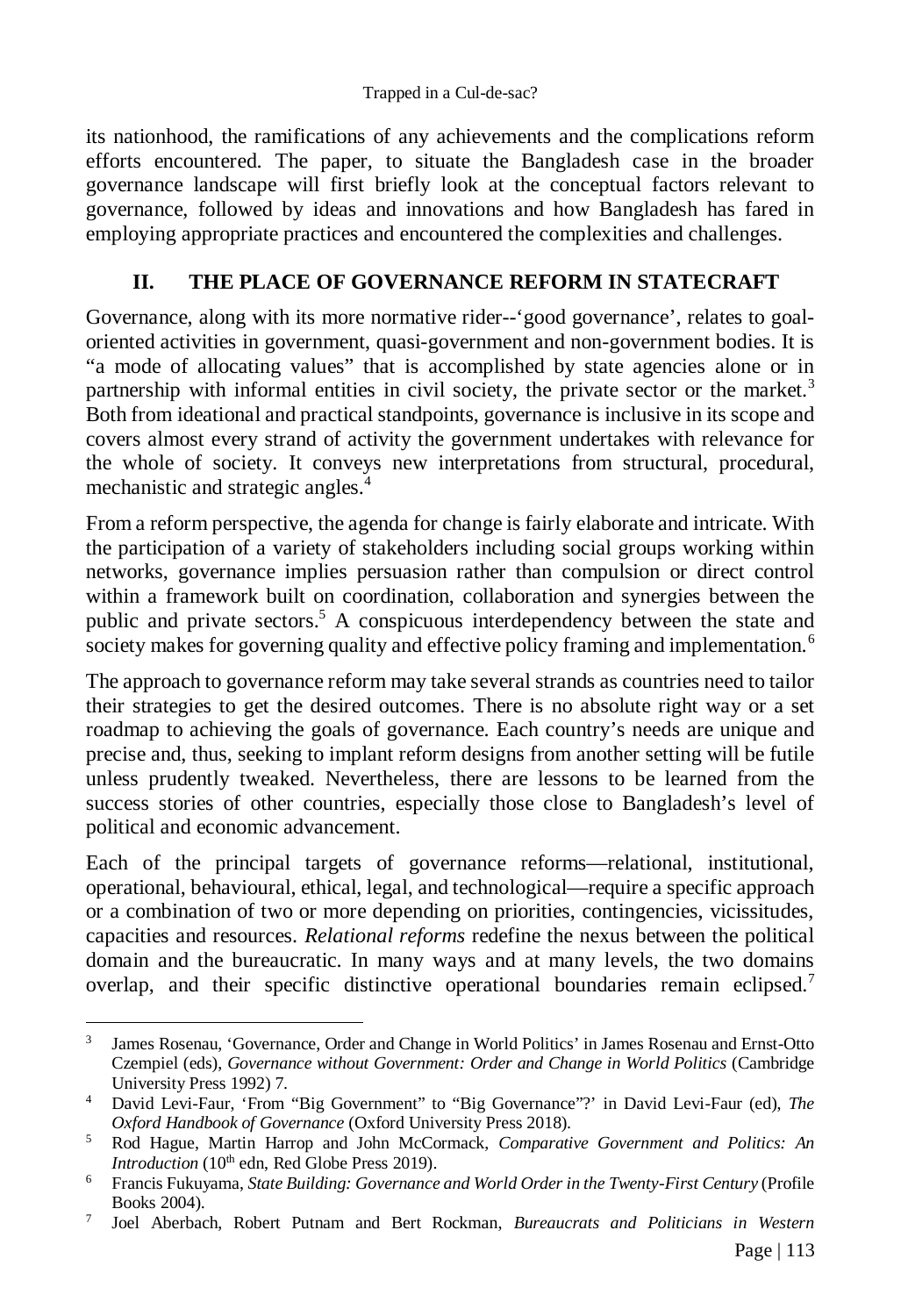*Institutional reforms* focus on the rearrangement of public organisations and capacity building for better performance and efficient service delivery. It attends to procedures and norms that condition the operations of public organisations.<sup>8</sup> *Operational reforms* enhance organisational procedures and consolidate internal rules for civil service management for employee efficiency and career incentives and effectively control budgeting, expenditure, financial and public procurement processes. The focus is also on strategies of policy implementation and the techniques of delivering public services.<sup>9</sup> *Behavioural reform* is about changes in individual attitudes and behaviour in public organisations. However, this is hard to materialise because of deep-rooted conservatism, bureaucratic self-interest, overly demanding deportment and resistance from within.<sup>10</sup> Related to this is *ethical reform* that focuses on normative and ethical values in governance systems. The task of combining compliance-based and integritypremised ethics arrangements, however, can be complicated.<sup>11</sup> *Legal reform* is about embedding new laws appropriate to the demands of the time and the imperatives of moral conduct to institutionalise ethics in governance.<sup>12</sup> To realise public ends by digital design, *technological reform* is now an essential item on the governance agenda. Information and communications technology (ICT) can serve as an agent in building a knowledgeable public service and an efficient public management system capable of performing to desired standards and quickly responding to societal demands.

In obtaining optimum results, all these diverse but interrelated types of reform need to be holistically approached. Disjointed or procrastinated strategies may provide shortterm effects in particular areas but will generate minimal sustainable gains in the longer run. More importantly, the uniqueness of the context in which reforms take place determines their effects.<sup>13</sup> The nature of the state, the prevailing political order and administrative arrangements, the capacity of implementers, and the role of relevant institutions and stakeholders are critical determinants in the outcome of reforms that

*Democracies* (Harvard University Press 2009); B. Guy Peters, 'Globalisation, Institutions and Governance' in B. Guy Peters and Donald Savoie, *Governance in the Twenty-First Century: Revitalising the Public Service* (McGill-Queens University Press 2000) 29-57.

<sup>8</sup> World Bank, *Reforming Public Institutions and Strengthening Governance* (World Bank 2000); World Bank, *The State in a Changing World – World Development Report 1997* (Oxford University Press 1997); Bonnie Campbell, 'Governance, Institutional Reform and the State: International Financial Institutions and Political Transition in Africa' (2001) 28(88) Review of African Political Economy 155-176.

<sup>9</sup> Vando Borghi and Rik van Berkel, 'New Modes of Governance in Italy and the Netherlands: The Case for Activation Policies' (2007) 85(1) Public Administration 83-101.

<sup>&</sup>lt;sup>10</sup> Gordon Tullock, 'Dynamic Hypothesis on Bureaucracy' (1974) 19 Public Choice 127-131.

<sup>11</sup> UNDP, 'Case Evidence on Ethics and Values on Civil Service Reform' in UNDP, *Capacity Development Action Briefs* (No 2, May 2007) <https://www.undp.org/content/dam/aplaws/ publication/en/publications/capacity-development/case-evidence-on-ethics-and-values-in-civilservice-reforms/Ethics-Values.pdf.> Accessed 26 January 2021.

<sup>&</sup>lt;sup>12</sup> World Bank, *World Development Report 2017: Governance and the Law* (Washington DC: World Bank 2017); See Fukuyama (n 6).

<sup>&</sup>lt;sup>13</sup> Merilee Grindle, 'Good Governance: The Inflation of an Idea' in Bishwapriya Sanyal, Lawrence Vale and Christina Rosan, *Planning Ideas that Matter: Liveability, Territoriality, Governance and Reflective Practice* (MIT Press 2012) 259-92.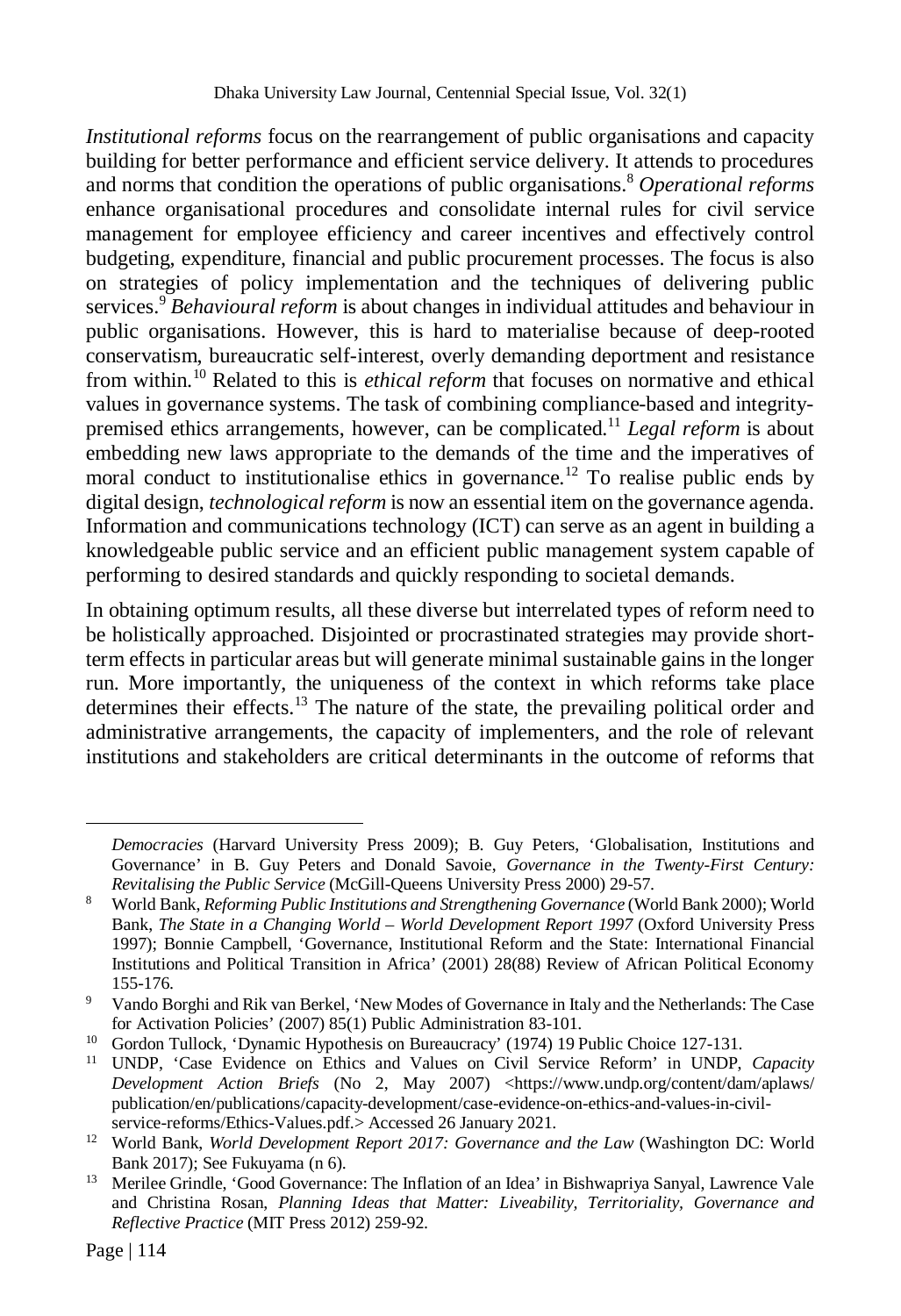promote "new values and practices".<sup>14</sup>

## **III. VARIATIONS IN GOVERNANCE REFORM THEORIES AND MODELS**

The movement for reform in government began in the post-World War II era when the inefficiency and ineffectiveness of the traditional form of governmental administration in managing large infrastructure projects began to be felt the world over.<sup>15</sup> By the 1980s, with the rise of neo-liberalism, the intrusion of market forces and the growth of the private sector, the role of the government lessened, or public agencies were corporatised.<sup>16</sup> However, despite the state rolling back, its role has not been retracted; rather the engagement of the state has been widened in social and economic spheres, especially in providing social protection to the disadvantaged, in partnering with the private sector in building infrastructure projects and in contracting out for service production and delivery.<sup>17</sup>

The orthodox way of managing government operations or *Traditional Public Administration* (TPA) gave way to more refined and expanded approaches that went beyond static bureaucratised and centralised structures, rule-bound procedures, and an inward-looking compass. In its place emerged a modern, open, dynamic system that focused on efficiency, performance, innovation and participation and an externaloriented perspective.<sup>18</sup> However, several paradigmatic changes over the past decades influenced the development of different, though often overlapping, shades of governance that is more inclusive of diverse interests at societal, regional and global levels and ramifying all that matters in the life of nations and peoples.<sup>19</sup> Scholars in the

 $\overline{a}$ <sup>14</sup> Ahmed Shafiqul Huque and Habib Mohammad Zafarullah, 'Public Management Reforms in Developing Countries: Contradictions and the Inclusive State' in Ahmed Shafiqul Huque and Charles Conteh, *Public Sector Reforms in Developing Countries: Paradoxes and Practices* (Routledge 2014) 10.

<sup>&</sup>lt;sup>15</sup> Alex Ingrams, Suzanne Piotrowski and Daniel Berliner, 'Learning from our Mistakes: Public Management Reform and the Hope of Open Government' (2020) *Perspectives on Public Management and Governance* 1-16.

<sup>&</sup>lt;sup>16</sup> Claudine Kearney, Robert Hisrich and Frank Roche, 'A Conceptual Model of Public Sector Corporate Entrepreneurship' (2008) 4(3) International Entrepreneurship and Management Journal 295-313.

<sup>&</sup>lt;sup>17</sup> Jamie Peck and Adam Tickell, 'Neoliberalizing Space' (2002) 34(3) Antipode 380-404; D. Osbourne, 'Good Governance Initiatives in the Global Context' (1993) 2(2) Hong Kong Public Administration 107-116; Ahmed Shafiqul Huque, 'Managing the Public Sector in Hong Kong: Trends and Adjustments' (2010) 18(3) Asian Journal of Political Science 269-288; John Forrer, James Edwin Kee, Kathryn Newcomer and Eric Boyer, 'Public-Private Partnerships and the Public Accountability Question' (2010) 70(3) Public Administration Review 475-484; Emanuel Savas, *Privatization and Public-Private Partnerships* (Chatham House 2000).

<sup>&</sup>lt;sup>18</sup> Christopher Pollitt, *Advanced Introduction to Public Management and Administration* (Edward Elgar Publishing 2016); Christopher Pollitt, 'Be Prepared? An Outside-in Perspective on the Future Public Sector in Europe (2016) 31(1) Public Policy and Administration 3-28.

<sup>&</sup>lt;sup>19</sup> Martin Painter and B. Guy Peters, 'Administrative Traditions in Comparative Perspectives: Families, Groups and Hybrids' in Martin Painter and B. Guy Peters (eds), *Tradition and Public Administration*  (Palgrave Macmillan Publishing 2010) 19-30; Christopher Pollitt and Geert Bouckaert, *Public Management Reform: A Comparative Analysis. New Public Management, Governance and the Neo-Weberian State* (3<sup>rd</sup> edn, Oxford University Press 2011); Manto Lampropoulou and Giorgio Oikonomou, 'Theoretical Models of Public Administration and Patterns of State Reform in Greece'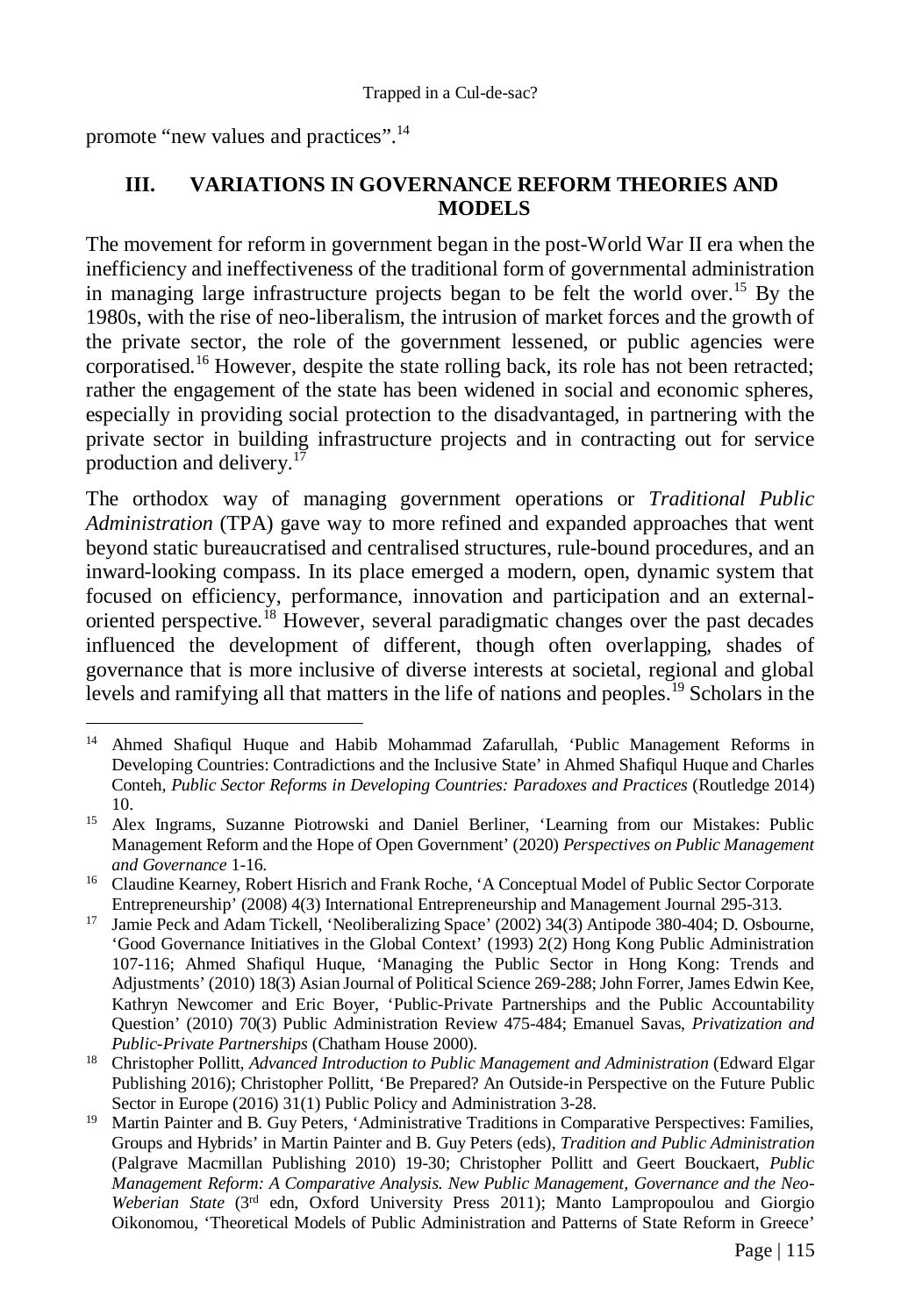advanced industrialised countries took the lead in advancing new ideas relevant to improving governance. About the same time, international and regional institutions, such as the United Nations, World Bank, International Monetary Fund (IMF), the Asian Development Bank and others, have provided prescriptions for managing state endeavours either alone or in collaboration with other entities, such as civil society organisations, the market and inter-organisational policy networks.<sup>20</sup>

When 'governance' was brought to the global limelight in 1992 by the World Bank, it was simple in its construction and objectives. The focus was on the nature and form of the political regime, the process of exercising authority, and the design and delivery of public policies. Later, the idea of multi-level governance was advanced and human rights, democratisation, transparency and accountability, public service capacity, participatory development, networks and partnerships were incorporated in a more comprehensive governance framework. $^{21}$ 

While this framework was being formulated, public administration was already in the middle of going through a paradigmatic change. An innovative model—*New Public Management* or NPM crystallised in the 1980s and began influencing the trajectory of governance reform in the developing countries. NPM sought to eliminate or attenuate differences between public and private sector practices and make governments operate like business firms. Accountability was to be results-based rather than processdetermined. $^{22}$ 

Leading up to the 1980s, neoliberal governance reforms were essentially designed to build and consolidate the macroeconomic structure and establish a new model of growth. The targets were economic stability, productivity and performance, while financial liberalisation, deregulation and privatisation of underperforming state enterprises became priorities.<sup>23</sup> This set of 'first-generation reforms' proved limited in scope and had to be reinforced by other initiatives such as building and strengthening institutions or consolidating them. Institutionalisation involved capacity building in the

<sup>(2016) 81(11)</sup> International Review of Administrative Sciences 1-21; Ewan Ferlie, 'The New Public Management and Public Management Studies' in *Oxford Research Encyclopaedia of Business and Management* <https://doi.org/10.1093/acrefore/9780190224851.013.129> accessed 26 January 2021.

Manugement<br><sup>20</sup> Peters (n 7).

<sup>21</sup> World Bank, *Governance: The World Bank's Experience* (World Bank 1994); Mark Schacter, *Public*  Sector Reform in Developing Countries: Issues, Lessons and Future Directions (Canadian International Development Agency 2000); Derick W. Brinkerhoff, 'Introduction – Governance Challenges in Fragile States: Re-establishing Security, Rebuilding Effectiveness and Reconstituting Legitimacy' in Derick W. Brinkerhoff (ed) *Governance in Post-conflict Societies: Rebuilding Fragile States* (Routledge 2007) 1-12; R.A.W Rhodes, 'The New Governance: Governing without Government' (1996) 44(4) Political Studies 652-667.

<sup>&</sup>lt;sup>22</sup> Christopher Pollitt, *Managerialism and the Public Services: The Anglo-American Experience* (Basil Blackwell Publishing 1991); Christopher Pollitt, 'Thirty Years of Public Management Reforms: Has There Been a Pattern? (World Bank 2011) <https://blogs.worldbank.org/governance/30-years-ofpublic-management-reforms-has-there-been-a-pattern> accessed 26 January 2021; Christopher Hood, 'The 'New Public Management' in the 1980s: Variations on a Theme' (1995) 2(2/3) Accounting, Organisations and Society 93-109.

<sup>&</sup>lt;sup>23</sup> John Williamson, 'Democracy and the 'Washington Consensus'' (1993) 21(8) World Development 1329-36.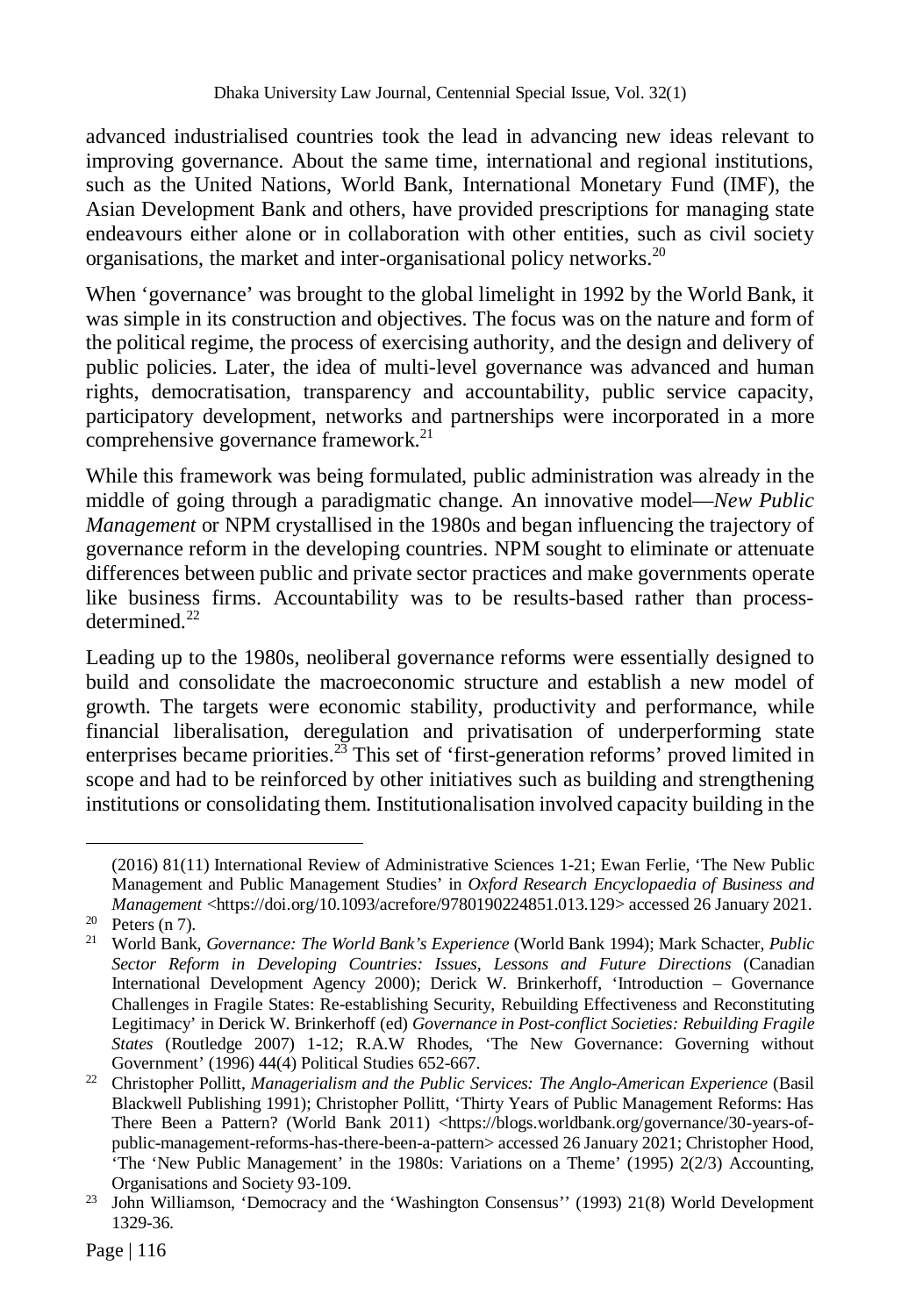civil service and improving service delivery. Emphasis was placed on competition policies and enforcement, robust regulatory frameworks and effective property rights. More important was the inclusion of social issues in the reform agenda.<sup>24</sup>

The application and practice of governance became prominent in the 1980s with public sector reforms undertaken in many western liberal democracies. These reforms encompassed a wide range of both state- and market-centric phenomena mainly based on the ideas of neoliberalism, deliberation, partnership, networking and social inclusion.<sup>25</sup> Following the World Bank/IMF prescribed 'second generations reforms' in 2000, the developing countries began vigorous programs of governance reforms. NPM-based reforms, entrenched in many advanced liberal countries, provided useful lessons for emulation or adaptation by the developing nations. The 'good governance' paradigm, reinforced by NPM principles, emerged as the *essential* agenda.<sup>26</sup> Governance embodied the overall concern not only of governmental administration and the public policy process but also of the market, the private sector, civil society and of the environment because of its focus on fiscal, social and ecological matters. $27$ Its democratic inclination helped governance realise "the goals of progressive government<sup>"28</sup> and steering function enabled governance to fulfil NPM objectives, such as effective intra-organizational relations, output- and outcome-oriented procedures through hands-on management and infusion of entrepreneurism in managerial leadership. Governance endorsed the NPM usage of business principles in managing public organisations and contracts and competition in allocating resources and delivering services.<sup>29</sup>

By the 1990s, 'good governance' became the buzzword in the global quest for better governmental administration in the developing world. However, as a paradigm, it continued to be adjusted, synthesised and reconfigured and adapted in different contexts. NPM is often considered a transitory phase in the TPA-NPG (New Public Governance) continuum.<sup>30</sup> Several scholars have highlighted the limitations of NPM

 $\overline{a}$ <sup>24</sup> Erlend Krogstad, 'The Post-Washington Consensus: Brand New Agenda or Old Wine in a New Bottle?' (2007) 50 Challenge 67-85; See also Narcis Serra and Joseph Stiglitz, *The Washington Consensus Reconsidered: Towards a New Global Governance* (Oxford University Press 2008); Mark Bevir and R.A.W Rhodes, *Interpreting British Governance* (Routledge 2003).

<sup>25</sup> Mark Bevir, 'Governance' in Mark Bevir, *Encyclopaedia of Governance* (Sage Publishing 2007) 364- 381.

<sup>&</sup>lt;sup>26</sup> Erik-Hans Klijn, 'Public Management and Governance: A Comparison of Two Paradigms to Deal with Modern Complex Problems' in David Levi-Faur (ed), *The Handbook of Governance* (Oxford University Press 2012) 201-214.

<sup>27</sup> Mark Bevir and R.A.W Rhodes, *The State as Cultural Practice* (Oxford University Press 2010); Habib Mohammad Zafarullah and Abu Elias Sarker, 'Public Management Reforms in Developing Countries: Towards a New Synthesis' in Nizam Ahmed (ed), *Public Policy and Governance in Bangladesh: Forty Years of Experience* (Routledge 2016) 42-52; Gerry Stoker, 'Governance as Theory: Five Propositions' (1998) 50(1) International Social Science Journal 17-28.

<sup>28</sup> Habib Mohammad Zafarullah and Ahmed Shafiqul Huque, *Managing Development in a Globalised World: Concepts, Processes, Institutions* (CRC Press and Taylor & Francis 2012) 162.

<sup>&</sup>lt;sup>29</sup> Christopher Hood, 'A Public Management for All Seasons' (1991) 69 Public Administration 3-19; Stephen P Osbourne, *The New Public Governance: Emerging Perspectives in the Theory and Practice of Public Governance* (Routledge 2010).

<sup>&</sup>lt;sup>30</sup> Stephen P Osbourne, 'The New Public Governance?' (2006) 8(3) Public Management Review 377-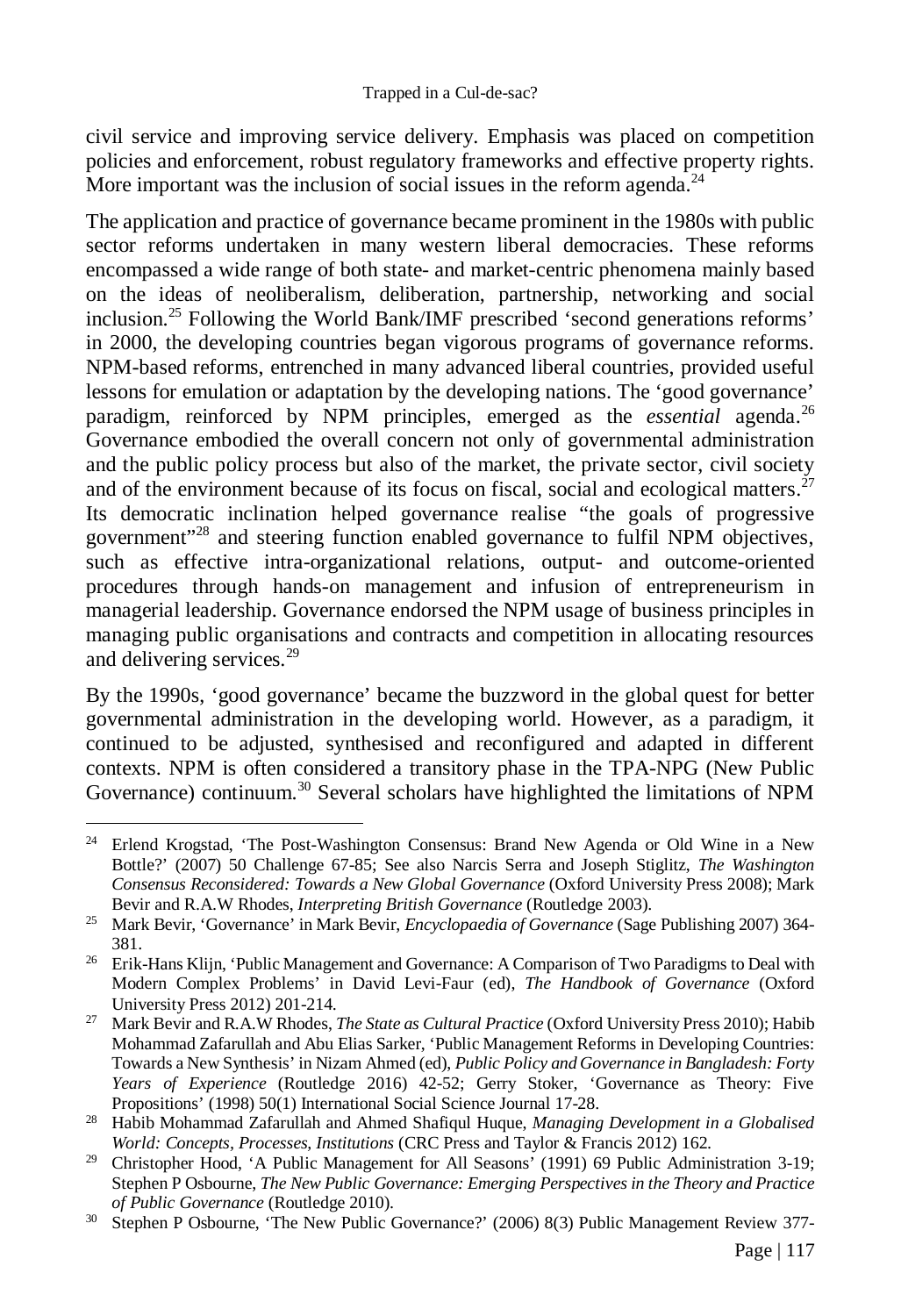as a global application because of geographical variegation, lack of a solid theoretical foundation, overly managerialistic and instrumentalised approach and inadequate practical advantage. $31$ 

Among other ideas that emerged during the transitional phase and later, included *Public Value Management* (PVM), *Digital Era Governance* (DEG), *New Public Service* (NPS), *Neo-Weberian State* (NWS), *Network Governance* (NetGov) and *New Public Governance* (NPG). These are primarily overlapping layers of different governance forms. From a reform perspective, taken together, they form a hybrid arrangement or 'compound governance' taking elements from one another and guiding alternative reform strategies for appropriate adoption in specific situations.<sup>32</sup> PVM stressed the social or service value function of state institutions in contrast to the economic value or profit creating behaviour by the private sector.<sup>33</sup> NPS is centred on serving citizens rather than customers with the public interest at its core. Its emphasis is on strategic thinking and democratic action, collaboration and collective endeavour.<sup>34</sup>

As an extension of e-Government, DEG drew on the positive effects of ICT in all operational areas of government, especially in enhancing transparency, reducing unethical practices and efficiently serving citizens. DEG features inter-institutional communicative relations, simplified agency-client interaction, digitalisation through transformative routes, engagement of non-state stakeholders in policymaking, decentralised decision making, information sharing and dissemination—all of which are critical for transparency, accountability and integrity.<sup>35</sup>

NetGov has been a response to the highly centralised, rigidly hierarchical and overly bureaucratised state structure and societal fragmentation. It creates more transparent, responsive and interactive arrangements within state structures and eclipses the conventional distinctions between government and non-state entities and connects public organisations at different levels.<sup>36</sup> Broadly, NetGov or 'joined-up governance'

<sup>387.</sup>

<sup>&</sup>lt;sup>31</sup> Patrick Dunleavy, Helen Margetts, Simon Bastow and Jane Tinkler, 'New Public Management is Dead – Long Live Digital Era Governance' (2006) 16 Journal of Public Administration Research and Theory 467-494; Walter Kickert, 'Public Governance in the Netherlands: An Alternative to Anglo-American 'Managerialism' (1997) 75(4) Public Administration 731-752; Sandford Borins, 'New Public Management: North American Style' in Kathleen McLaughlin, Ewan Ferlie and Stephen Osbourne (eds) *The New Public Management: Current Trends and Future Prospects* (Routledge 2002) 181-194; George Frederickson and Kevin Smith, *The Public Administration Primer* (Westview Press 2003); Alex Matheson and Hae-Sang Kwon, 'Public Sector Modernisation: A New Agenda' (2003) OECD Journal on Budgeting 3(1) 7-23.

<sup>32</sup> Colin Crouch, *Capitalist Diversity and Change: Recombinant Governance and Institutional Entrepreneurs* (Oxford University Press 2005).

<sup>33</sup> Mark Moore, *Creating Public Value: Strategic Management in Government* (Harvard University Press 1995); Gerry Stoker, 'Public Value Management: A New Narrative for Networked Governance?' (2006) 36(1) American Review of Public Administration 41-57.

<sup>&</sup>lt;sup>34</sup> Robert Denhardt and Janet Denhardt, 'The New Public Service: Serving Rather than Steering' (2000) 60(6) Public Administration Review 549-559.

<sup>&</sup>lt;sup>35</sup> Dunleavy (n 31); Habib Mohammad Zafarullah and Abu Elias Sarker (n 27).<br><sup>36</sup> Mark Bevir, 'Governance as Theory, Practice and Dilemma' in Mark Bevir (e

<sup>36</sup> Mark Bevir, 'Governance as Theory, Practice and Dilemma' in Mark Bevir (ed) *The SAGE Handbook*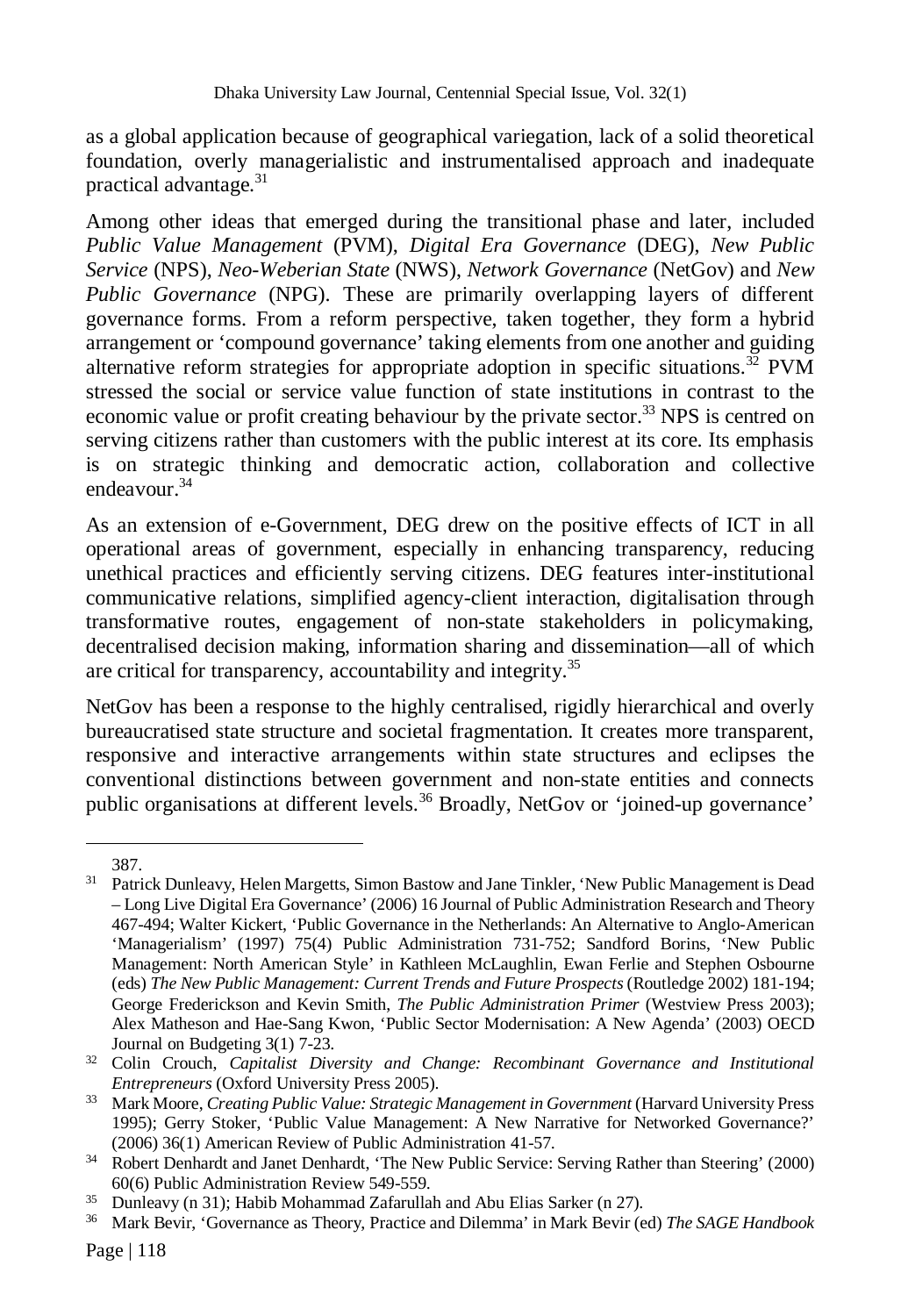involves a wide body of stakeholders through partnership, synergy and inclusion, it makes them part of a democratised policy process.<sup>37</sup>

NWS reinvented Weber in governance and emphasised the supremacy of the state. It recommended new forms of administrative law within the ambit of representative democracy supported by a professionalised and politically neutral bureaucracy with a public service ethos. A basic code guiding citizen-state relations would ensure equality for everyone and protection against arbitrary state actions.<sup>38</sup>

NPG builds upon TPA and NPM but differs with both in some ways, the most significant departure being its shift from hierarchical-bureaucratised administration and management concerns (managerial judgment and contractual procedures) to citizen needs. In Osborne's words, "NPG has become the dominant regime of public policy implementation and public services delivery, with a premium being placed upon the development of sustainable public policies and public services and the governance of interorganizational relationships."<sup>39</sup>

All of the above conceptual 'models' have had an important impact on the design and application of governance reform in both developed and developing countries. However, many countries accepted parts of different models and tailored them according to their needs, the reform perspectives of the leadership, availability of resources and the capacity of implementing agencies. The United Nations endorses, "a hybrid approach to public sector reform that embraces adaptive responses to complexity…".<sup>40</sup>

#### **IV. THE TRAJECTORY OF REFORMS IN BANGLADESH**

The change imperative was evident right after Bangladesh achieved its nationhood. The new political leadership, wary of the imperious role of the bureaucracy during preindependence times, was bent upon transforming the inherited administrative landscape. The bureaucracy encultured during the colonial and post-colonial eras was considered elitist, illiberal, overly formalistic, resistant to change and condescending of political control.<sup>41</sup> The shift from a highly centralised presidential system to one

*of Governance* (SAGE Publications 2011) 1-16; Kim Junki, 'Networks, network governance, and networked networks' (2006) 11(1) International Review of Public Administration 19-34.

<sup>&</sup>lt;sup>37</sup> Tom Christensen and Per Laegried, 'The Whole-of-Government Approach to Public Sector Reform' (2007) 67(6) Public Administration Review 1059-1066; Bevir (n 25); Christopher Hood, 'The Idea of Joined-Up Government: A Historical Perspective' in Vernon Bogdanor (ed), *Joined-Up Government*  (Oxford University Press 2005) 19-42.

<sup>&</sup>lt;sup>38</sup> Christopher Pollitt and Geert Bouckaert (n 19).<br><sup>39</sup> Stephen B Osbourne (n 29) 414

Stephen P Osbourne (n 29) 414.

<sup>40</sup> UNDP, *From Old Public Administration to the New Public Service – Implications for Public Sector Reform in Developing Countries* (United Nations Development Programme 2015) 15-16.

<sup>41</sup> Habib Mohammad Zafarullah, 'Administrative Reform in Bangladesh: An Unfinished Agenda' in Ali Farazmand (ed), *Administrative Reform in Developing Nations* (Praeger Publishers 2002); Habib Mohammad Zafarullah, 'Shaping Public Management for Governance and Development: The Case of Pakistan and Bangladesh' (2006) 9(3) International Journal of Organization Theory and Behaviour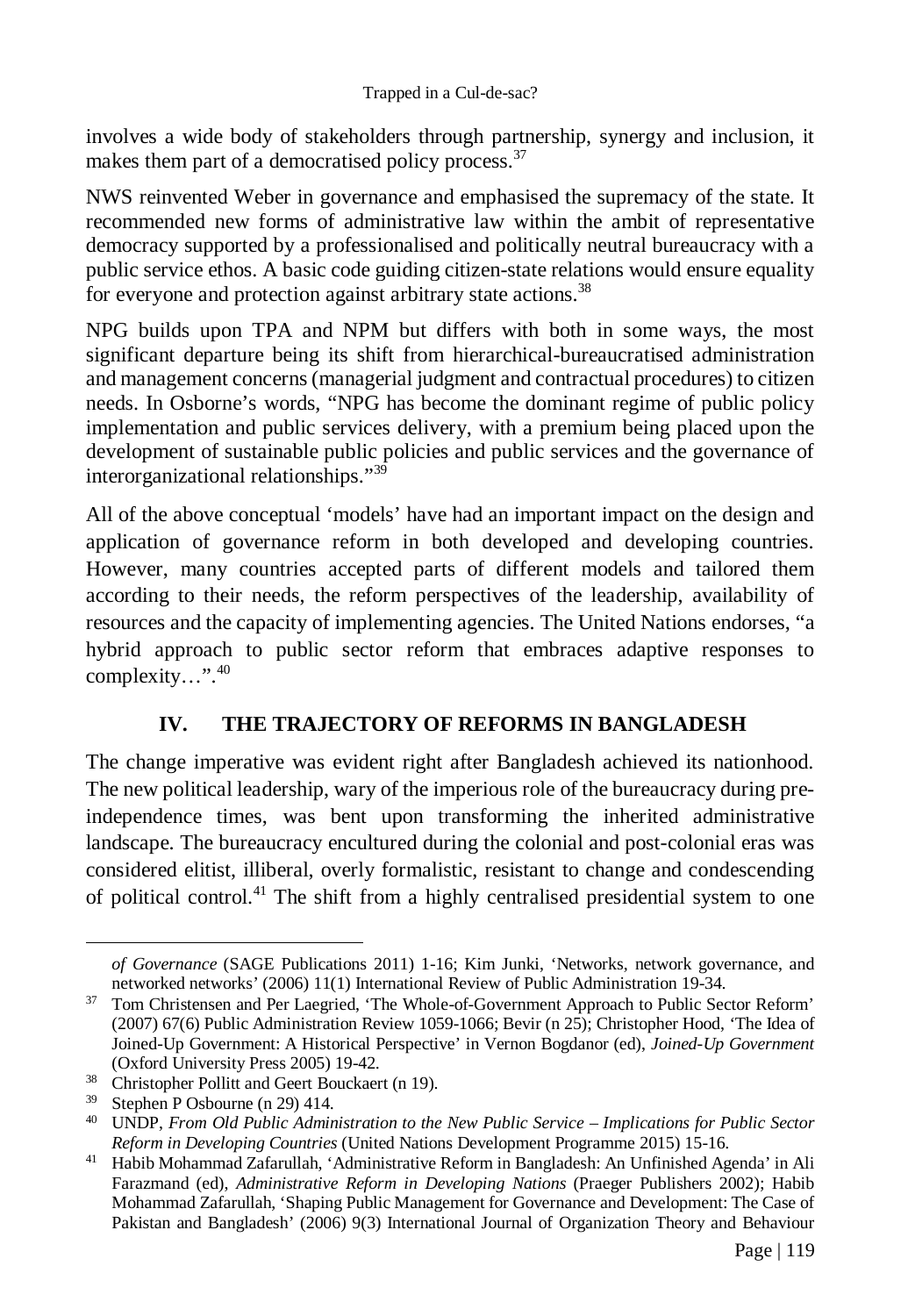built upon Westminster nuances entrusted the political executive with complete control over the administrative system. By default, many who had served in the Civil Service of Pakistan (CSP) and other provincial generalist services were now inducted into the newly organised national bureaucracy. They were unfamiliar with parliamentary practices *vis-à-vis* public administration and, thus, resisted further moves to strip them of their privileged position and authority in the governmental system. An atmosphere of unease prevailed when a high-profiled body—the Administrative and Services Reorganization Committee (ASRC) went through the routine of recommending radical measures influenced by the contemporary British Fulton Committee reforms. It confirmed existing concerns about various problems surrounding the bureaucracy. Fearing the proposed measures would compromise their exclusive status and power, the generalists felt despondent and manifested a negative stance  $vis-\hat{a}-vis$  the regime.<sup>42</sup> The bureaucracy obtained a reprieve as the government shelved the ASRC report mainly because of social tensions, the economic downturn and political antagonism as well as the discontent brewing within the upper ranks of the civil service. The regime had to mark time as its priority shifted to finding solutions to more pressing issues, mainly relating to the economy and in maintaining itself in power amidst internal and external threats.<sup>43</sup>

Ironically, while a political government failed to produce practical solutions to familiar problems in managing government, two stints of military rule brought about systemic order by reorganising the bureaucracy and streamlining administrative functions.<sup>44</sup> However, from political, economic and ethical perspectives, more needed to be done. The quasi-democratic regime with the backing of the military introduced policy reforms for better economic performance and improved governance following the directions of the Bretton Woods institutions, which by the 1980s had imposed conditions on developing countries as a requirement for obtaining aid.<sup>45</sup> However, the rush towards establishing institutions and practices often went wrong, weakening political and economic arrangements. The externally imposed economic policy changes –the structural adjustment programs—focused on demand management and financial stabilisation that covered trade liberalisation, foreign direct investment,

<sup>352-377;</sup> Hamza Alavi, *Capitalism and Colonial Production* (Croom Helm 1982).

<sup>42</sup> M.M Khan and Habib Mohammad Zafarullah, 'Bureaucratic Intransigence and Administrative Reforms in Bangladesh' in Gerald Caiden and Heinrich Seidentopf (ed), *Strategies for Administrative Reform* (Lexington Books 1982) 139-152; Emajuddin Ahmad, *Bureaucratic Elites in Segmented Economic Growth: Pakistan and Bangladesh* (Dhaka University Press 1980).

<sup>43</sup> R. Jahan, 'Bangladesh in 1973: Management of Factional Politics' (1974) 14(2) Asian Survey 125- 135; T. Maniruzzaman, 'Bangladesh in 1974: Economic Crisis and Political Polarisation' (1975) 15(2) Asian Survey 117-128.

<sup>44</sup> Habib Mohammad Zafarullah, 'Public Administration in the First Decade of Bangladesh: Some Observations on Developments and Trends' (1987) 27(4) Asian Survey 459-476.

<sup>45</sup> Jean Grugel, *Democratisation: A Critical Introduction* (Palgrave Macmillan 2001).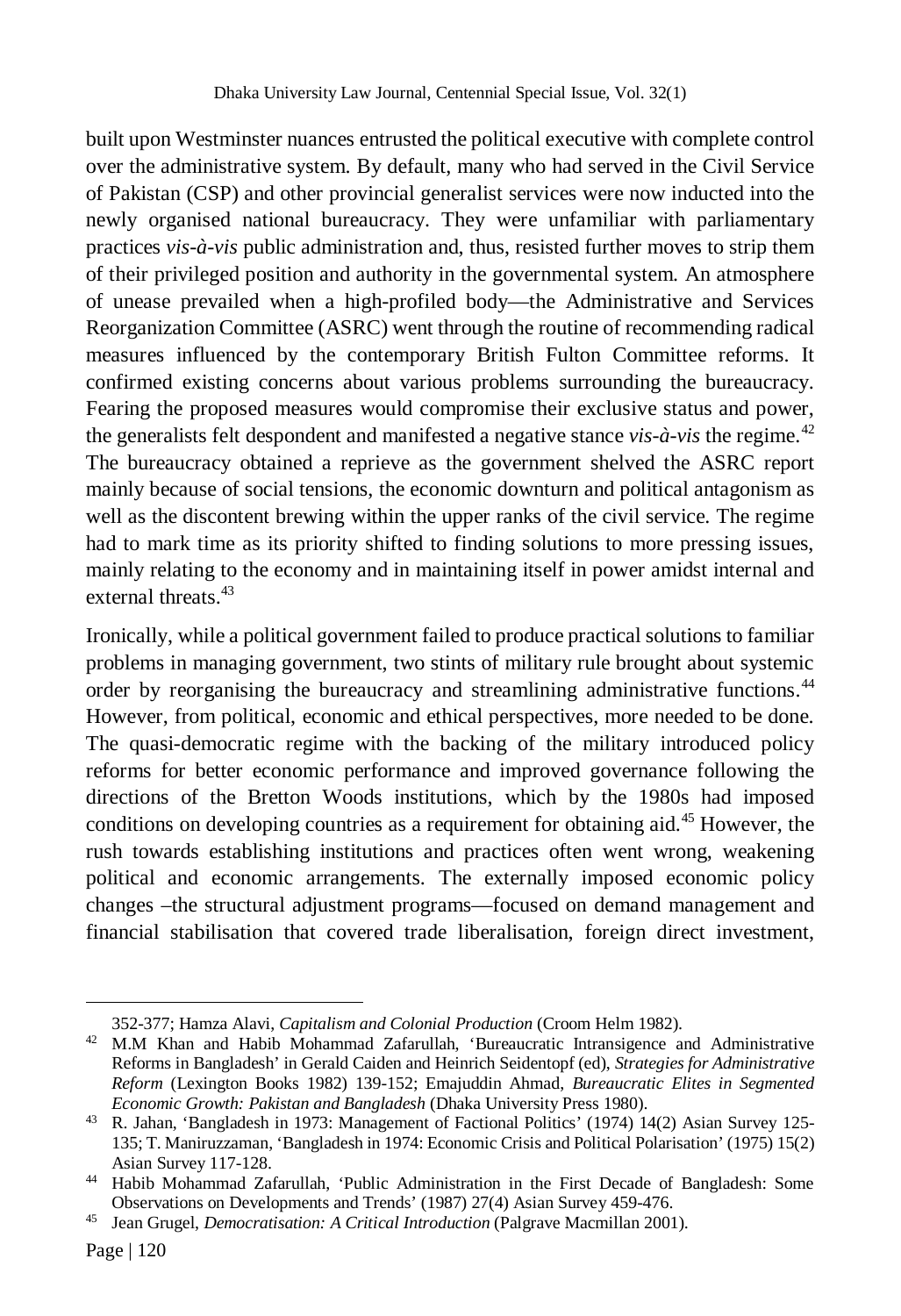deregulation, and privatisation.<sup>46</sup> Implementation, however, was tardy and ineffective caused by "a suffocating regulatory environment, and obstructionism, incompetence, and downright venality in the bureaucracy".<sup>47</sup> Indeed, governance was in a bad way and needed thorough reform.

The successive 'democratic' regimes that followed since 1991 made a pretence of reform. The UNDP, IMF and World Bank overtures were ignored, while the reports of government-created reform bodies—the Administrative Reform Committee (ARC) and the Public Administration Reforms Commission (PARC), found little appreciation by their initiators.<sup>48</sup> Evasive political support and bureaucratic circumvention deterred any possibility of change happening. The current trends in governance reform elsewhere had very little influence on the political leadership or the policymakers in the country. Indeed, a political approach to governance has remained inconspicuous, the governments being indifferent of political, institutional and technological dimensions of governance. Rather, politically bureaucratised style and technical orientation influenced reform efforts. A recent study contended that the "bureaucracy, in effect, colluded with the political elites in political accumulation and were able ultimately to thwart [sensible] reform initiatives".<sup>49</sup> Yet, external pressure for wideranging reform kept stiffening,<sup>50</sup> as domestic demands for improving governance heightened. A World Bank report argued for greater intervention in governance reform (rule of law, security, and coordination) and freeing the policy process from elite capture, promoting human development and controlling climate change.<sup>51</sup> In Bangladesh, with intensified politicisation and poor performance, the image of the civil service kept drowning as "unbridled corruption, poor governance, and confrontational politics" along with "the near absence of the rule of law and an ever weakening law enforcement apparatus" and "unaccountable service providers"<sup>52</sup> ate into the nation's

 $\overline{a}$ <sup>46</sup> World Bank, *Bangladesh: From Stabilisation to Growth* (World Bank 1994).

<sup>&</sup>lt;sup>47</sup> Clare Humphrey, *Privatisation in Bangladesh: Economic Transition in a Poor Country* (Westview Press 1990) 136.

<sup>48</sup> UNDP, *Public Administration Sector Study* (UNDP Dhaka 1993); World Bank (n 46); World Bank, *Bangladesh: Government that Works – Reforming the Public Sector* (World Bank 1996); ADB, *Proposed Loan and Technical Assistance Grant People's Republic of Bangladesh: Strengthening Governance Management Project* (Asian Development Bank 2010).

<sup>49</sup> Abu Elias Sarker and Habib Mohammad Zafarullah, 'Political Settlements and Bureaucratic Reforms: An Exploratory Analysis Focusing on Bangladesh' (2019) 55(2) Journal of Asian and African Studies 235-253, 10.

<sup>50</sup> World Bank, *Taming Leviathan: Reforming Governance in Bangladesh: An Institutional Review*  (World Bank 2000); World Bank, *Bangladesh: Strategy for Sustained Growth* (World Bank 2007); ADB (n 48).

<sup>51</sup> World Bank, *Bangladesh Development Update: Powering the Economy Efficiently* (Dhaka: World Bank Bangladesh 2018).

<sup>52</sup> Ali Riaz, 'Bangladesh: A 'Weak State' with Multiple Security Challenges' in T.V Paul (ed) *South*  Asia's Weak States: Understanding Regional Insecurity Predicament (Stanford University Press 2010)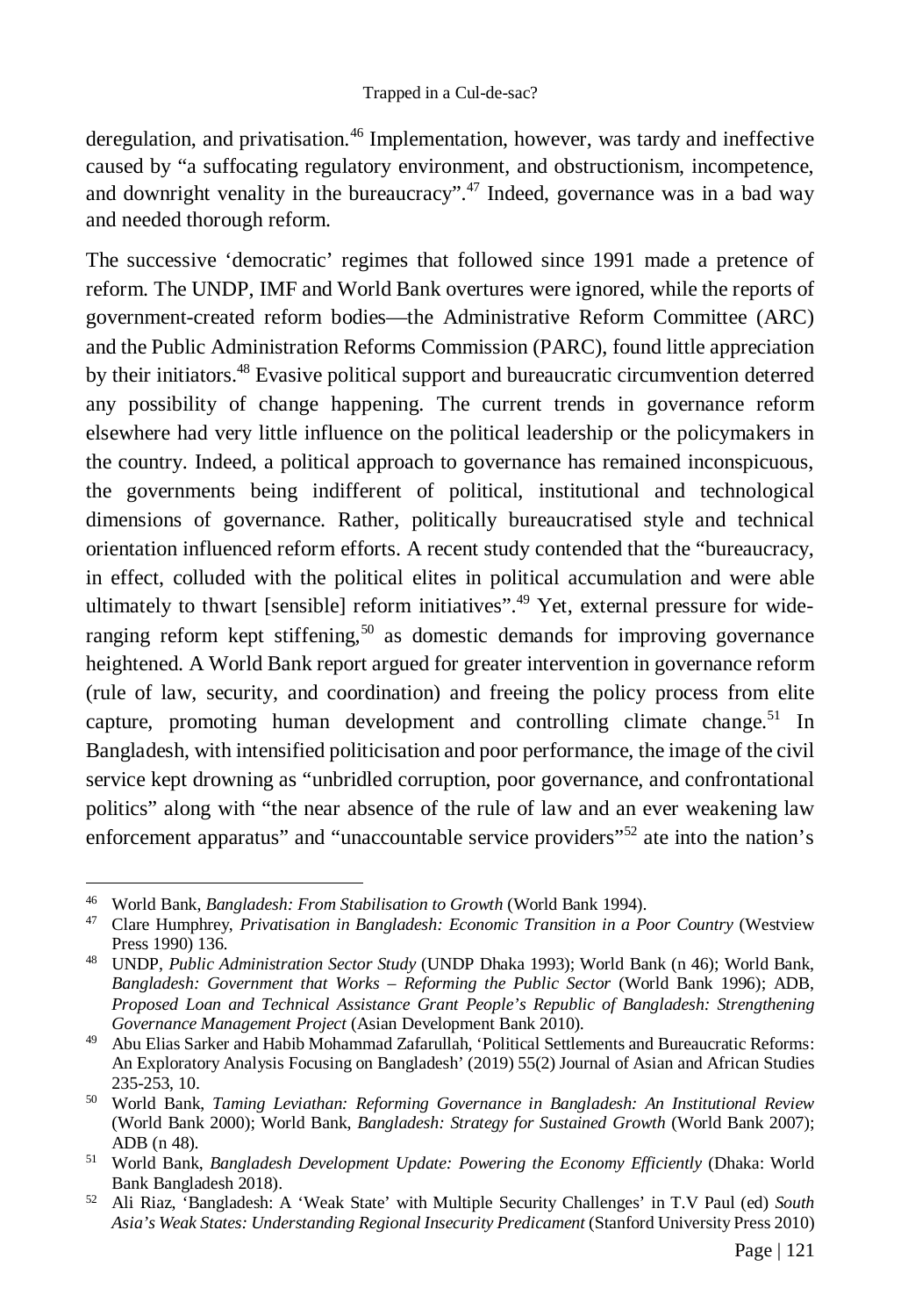fabric. Indeed, in recent years, integrity in various social and economic sectors has fallen into its lowest ebb. $53$ 

During the tenure of the two political parties in power (the Bangladesh Nationalist Party-BNP and the Awami League-AL), the focus has been on updating rules and regulations relating to trivial age and qualification of recruits and civil service examination matters, instead of enhancing the quality of the internal labour market, ridding the selection process of aberrant methods and promoting the merit principle against the quota system in recruitment.<sup>54</sup> The capacity development regime for civil servants was streamlined in the wake of the Public Administration Training Policy of 2003, but weak strategies have hindered implementation.<sup>55</sup> Similarly, changes to the promotion system may have been attempted in good stead, but it lacks objectivity and leans heavily towards non-merit factors and thus overwhelmingly benefits the incompetent and inefficient.<sup>56</sup> Some new additions to the administrative arrangements, such as citizens' charter, one-stop service centres, consumer protection, freedom of information, corporatisation of public agencies, contracting-out or outsourcing, egovernance and digitalisation of services, performance audit, public-private partnership, etc.) are related to NPM or the other conceptualisations, but the way they have been devised and are being administered have produced ineffective results.<sup>57</sup>

To be more specific about the course of governance changes, we can refocus on relational, institutional, operational, behavioural, ethical, legal, and technological reforms in the context of Bangladesh.

#### **A. Relational Reforms**

The relation between politics and administration is quite ambiguous in Bangladesh.

<sup>241-264, 247.</sup>

<sup>53</sup> Habib Mohammad Zafarullah and Ahmed Shafiqul Huque, 'Corruption and its Control: The Pursuit of Probity in Bangladesh' in Krishna Tummala (ed), *Corruption in the Public Sector: An International Perspective* (Emerald Publishing 2021) 57-77; Salahuddin Aminuzzaman and Sumaiya Khair, *Bangladesh National Integrity System Assessment* (Transparency International 2014).

<sup>54</sup> A.M.M.S Ali, *The Lore of the Mandarins: Towards a Non-Partisan Public Service in Bangladesh*  (Dhaka University Press 2002); A.M.M.S Ali, *Bangladesh Civil Service: A Political-Administrative Perspective* (Dhaka University Press 2011); IGS, *Institutes of Accountability: The Public Service Commission – A Policy Note* (Institute of Governance Studies, BRAC University 2008); TIB, *Bangladesh Public Service Commission: A Diagnostic Study* (Transparency International Bangladesh 2007).

<sup>55</sup> Md Khurshid Iqbal Rezvi, *Effectiveness of the Public Administration Training: A Study on the Administrative Cadre Service in Bangladesh* (Master of Public Policy Thesis, KDI School of Public Policy and Management 2013); UNDP, *Cost Effectiveness of Training and Course Curricula at BPATC: Developing Civil Service for 21st Century Administration* (Government of Bangladesh and UNDP 2007).

<sup>56</sup> Habib Mohammad Zafarullah, M.M Khan and M.H Rahman, 'The Civil Service System of Bangladesh' in John Burns, Bidhya Bowornwathana (eds), *Civil Service Systems in Asia* (Edward Elgar 2001); Salahuddin Aminuzzaman, *Career Planning of Bangladesh Civil Service* (MPPG Policy Paper, North South University 2013); A.M.M.S Ali, *Civil Service Management in Bangladesh: An Agenda for Policy Reform* (University Press Limited 2010).

<sup>57</sup> Pan Suk Kim and Mobasser Monem, 'Civil Service Reform in Bangladesh: All Play but Hardly any Work' (2009) 31 9(1) Asia Pacific Journal of Public Administration 57-70.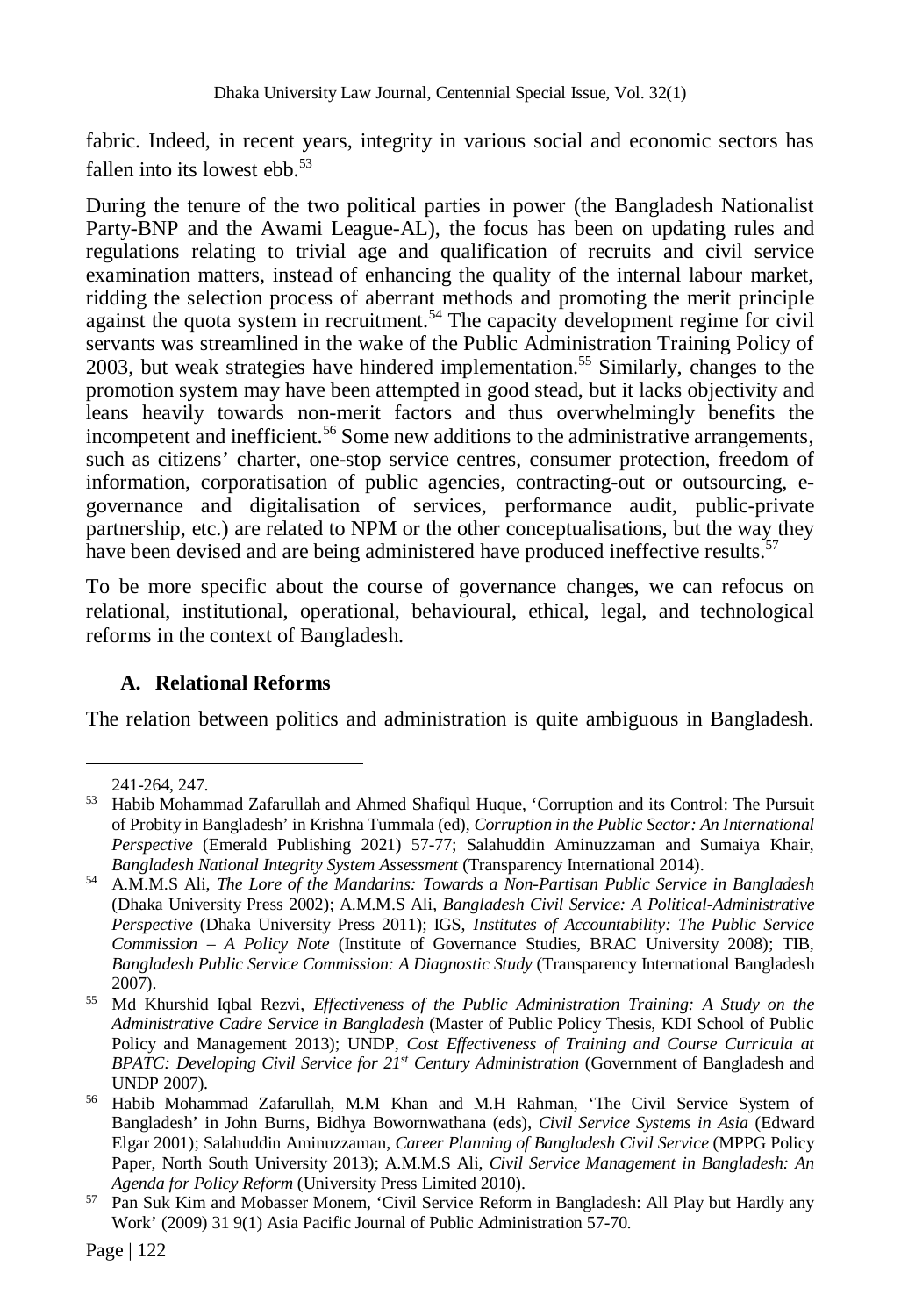Historically, bureaucratism has had pre-eminence in running the state. This was evident during pre-independence days and for nearly one and a half decades since independence when the country was under military or quasi-political rule. The relationship between the bureaucracy and the ruling group, perhaps unholy, was mutually supportive. Ironically, with political regimes in power since 1991, this has continued, although democracy demands public officials are subject to control and accountability. Invasive neo-patrimonial influence, together with excessive politicisation of the bureaucracy, has diluted the value of accountability.<sup>58</sup> The inordinate penchant for regime maintenance by the ruling party has pushed it to rely on the bureaucracy for support, without which retention of power may be difficult. Thus, relational reform has meant keeping the bureaucracy in geniality by giving public servants frequent pay raises and lucrative perks.

The relationship between the political and bureaucratic spheres needs to be clearly defined. That public policymaking is not the exclusive domain of the politicians nor of the bureaucrats must be understood and acknowledged. Similarly, a delineated political space for citizens, policy stakeholders and the private realm will expand the inclusivity of the state, as will the incorporation of social and environmental issues into the policy agenda. The major political parties need to have clear thinking about these nexuses and tone down on the degree of political patronage as it relates to the bureaucracy.<sup>59</sup> Similarly, the patronising attitude of public officials over citizens, an offshoot of the patron-client syndrome<sup>60</sup> needs to be tapered off to make the administration citizencentred.

Vision 2021 of the incumbent government does enunciate some of the areas that would connect the state with the people and enhance their status as citizens through the rule of law, freedom of expression, equity and fairness, citizen access to services, social justice, environmental protection, equal opportunities and women's empowerment.<sup>61</sup> The National Sustainable Development Strategy 2010–2021, if implemented correctly, has the scope of creating an enabling environment for state-civil society exchanges, government-business mutuality, and public-private synergy. <sup>62</sup> While political control of the civil service is crucial in a democracy, intense politicisation is unwarranted for the sake of objectivity, neutrality and professional conduct of the bureaucracy that has been hindering sound administration and thwarting reform initiatives relating to NPM. Vision 2021 acknowledges this and emphasises the primacy of keeping the civil service

<sup>&</sup>lt;sup>58</sup> Habib Mohammad Zafarullah and M.M Khan, 'The Bureaucracy in Bangladesh: Politics within and the Influence of Partisan Politics' in Ali Farazmand (ed), *Handbook of Comparative and Development Public Administration* (2nd edn, Marcel Dekker 2001) 981-997.

<sup>59</sup> UNDP, *Building a 21st Century Public Administration in Bangladesh* (UNDP Bangladesh 2007); Noore Alam Siddiquee, 'Human Resources Management in Bangladesh Civil Service: Constraints and Contradictions (2003) 26(1) International Journal of Public Administration 35-60; Habib Mohammad Zafarullah and M.M Khan (n 58).

 $60$  Ali (n 54).

<sup>61</sup> Government of Bangladesh, *Perspective Plan of Bangladesh 2010-21: Making Vision 2021 a Reality* (Government of Bangladesh 2010).

<sup>62</sup> Government of Bangladesh, *National Sustainable Development Strategy 2010-21* (Government of Bangladesh 2010).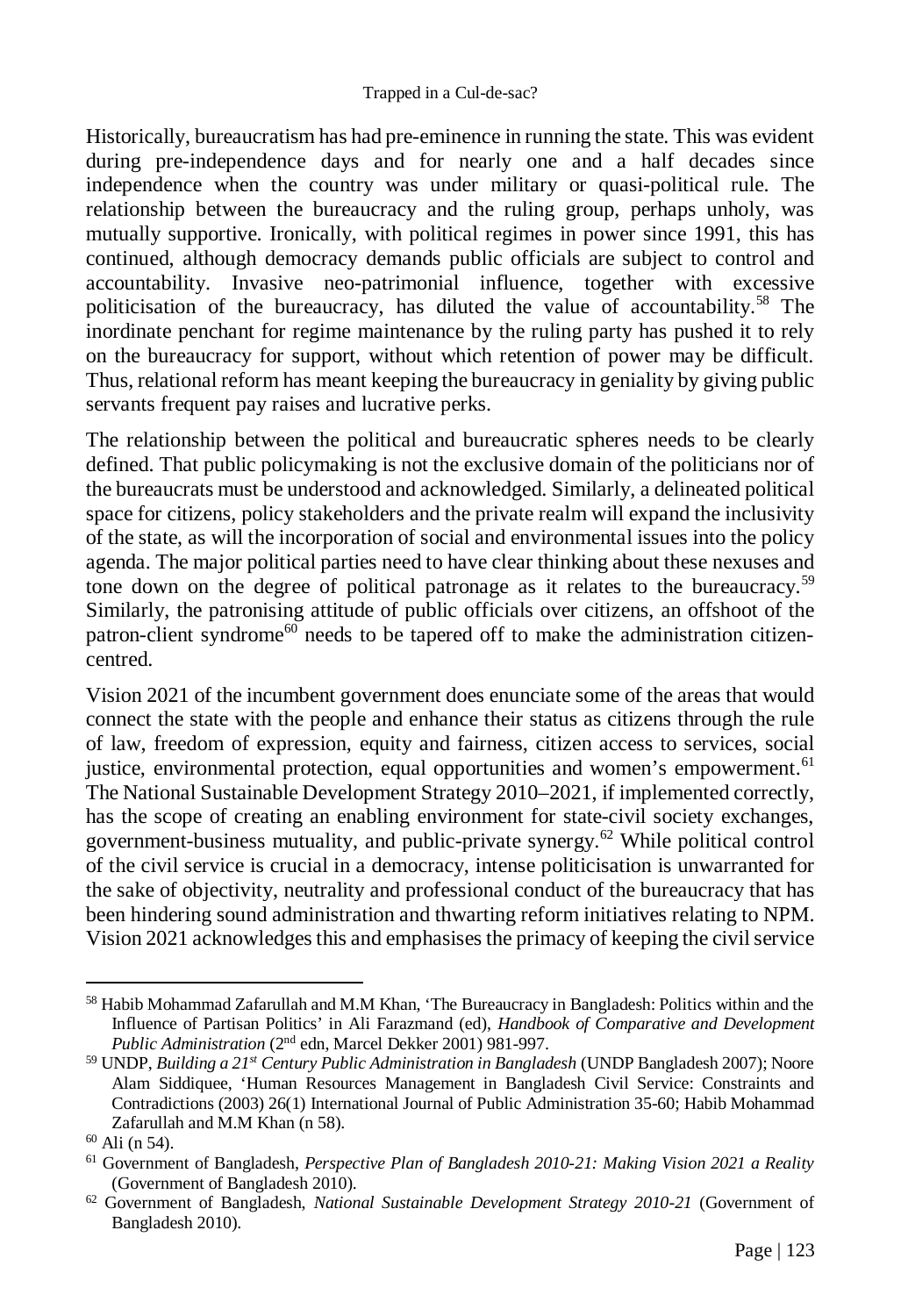free from partisan influence.<sup>63</sup> However, the Civil Service Act of 2018, does not focus on bureaucratic anonymity, neutrality or non-partisanism nor is it specific about serving the citizens; instead, it protects public officials against criminal charges. $64$ 

#### **B. Institutional Reforms**

In response to the imperatives of neoliberalism and external donor influences, institutional reforms within the governmental machinery and beyond have come about but in relatively low measure. The steady growth of the economy has been fostered by some degree of structural transformation, innovation, entrepreneurship and private investment. With the dominance of market forces, changes in the dynamics of government-business and public-private sector engagements are noticeable. Important reforms in public procurement, fiscal reporting, audit management and integrity surveillance have led to improvements in financial management. The Financial Management Reform Programme initiated in 2003 has gone on to streamline government accounting, while the 'Strengthening Public Expenditure Management Program' covered public auditing. The Public Finance Management Reform Strategy (2016-2021) is focused on creating an enabling environment for fiscal discipline, prioritised resource allocation, efficient resource use and service delivery, and external scrutiny, transparency and accountability.<sup>65</sup>

The move towards economic liberalisation in the late 1970s through to the 1990s provided the ground for disinvesting in the public sector, privatisation of hitherto nationalised industries and provision of incentives for private sector growth. Several policy measures and macroeconomic adjustments despite occasional hiccups stabilised the economy, but governance-related issues continue to serve as deterrents.<sup>66</sup> Indeed, the success of past reform efforts in the financial sector has often been impeded by a laid-back reform posture, systemic ambiguities, limited capacity, bureaucratic inertia and indecision, and "opportunistic short-term political gains".<sup> $67$ </sup> Despite remarkable gains in social indicators, development snags and pro-poor growth have been hamstrung by poor governance.

At the political level, the return of parliamentary democracy did little to change the nature of public administration, except for the prime minister taking on the role of head of government and concentrating more power in her office. The 'Rules of Business' and the way the ministries worked and interacted among themselves and controlled departments and subordinate offices remained unchanged. The statutory bodies, supposed to be autonomous, continued to be dominated by the ministers. The courts

<sup>63</sup> Government of Bangladesh (n 61).

<sup>64</sup> Public Service Act 2018 (Bangladesh).

<sup>65</sup> Government of Bangladesh, *Public Financial Management (PFM) Action Plan 2018-23 to Implement the PFM Reform Strategy 2016-21* (Government of Bangladesh 2018).

<sup>66</sup> See Wahiduddin Mahmud, Sadiq Ahmed and Sandeep Mahajan, *Economic Reforms, Growth and*  Governance: The Political Economy Aspects of Bangladesh's Development Surprise (World Bank 2008).

<sup>67</sup> World Bank, *Strengthening Public Expenditure Management Program – Strengthening Auditor General's Office* (Report No 142700, World Bank 2020) 1.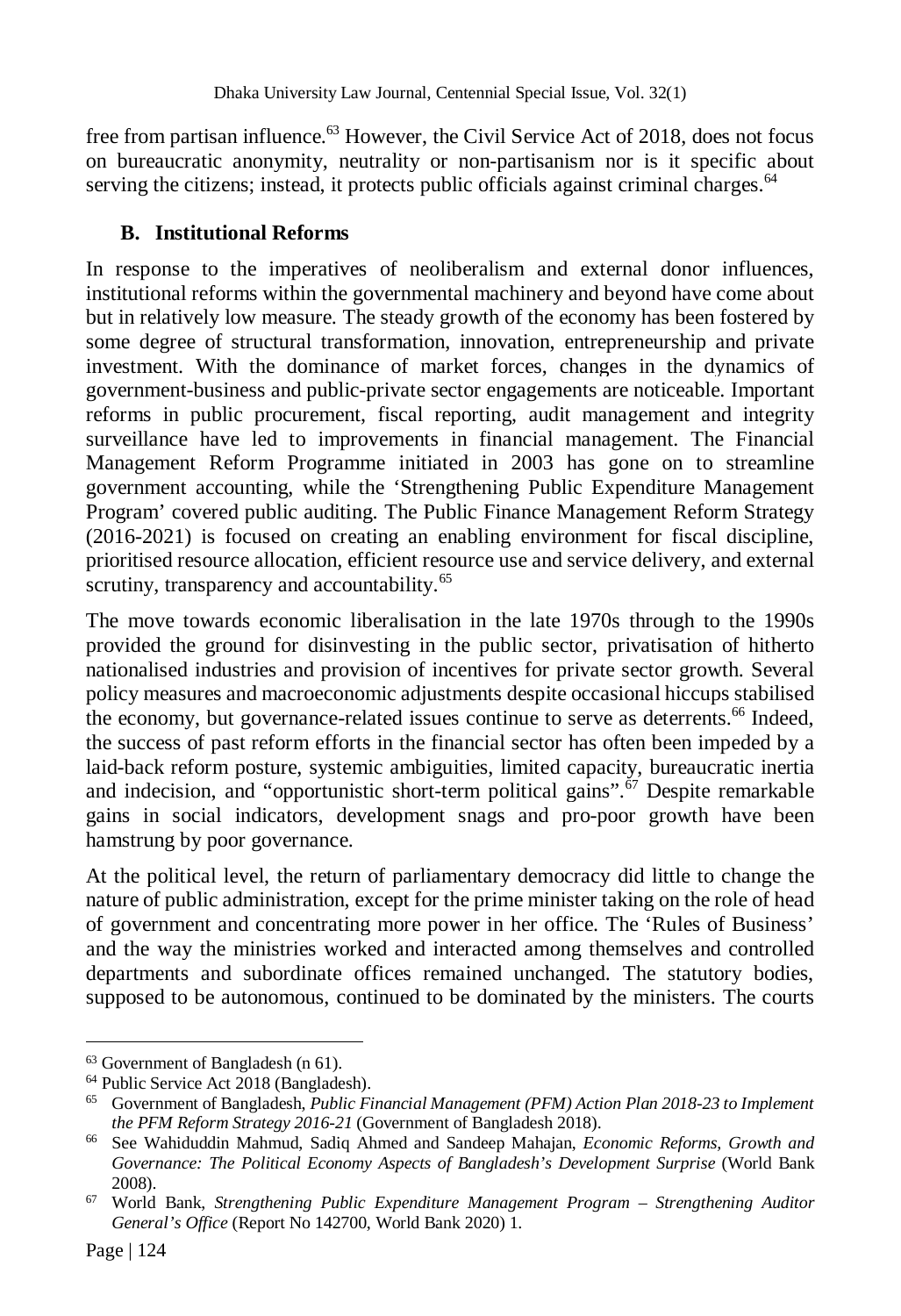have remained an appendage of the executive with minimal scope to operate on their own. Judicial review of administrative actions has been rare.<sup>68</sup> Parliament, overwhelmingly controlled by the ruling coalition since 'democracy' was restored, has seldom deliberated on governance issues or made concerted efforts to scrutinise executive action in the same rigour and force as it does in berating the opposition.<sup>69</sup> Its assertive role in influencing policy development and policy evaluation has been misplaced with parliamentary committees being passively active (regular and procedural, but deviant) in realising their objectives.<sup>70</sup> Despite some positive institutional changes in parliamentary practice (prime minister's question time, replacing ministers as chairs of the standing committees (SC), expansion of SC's powers, committee scrutiny of bills, live telecast of proceedings, "[v]arious structural, procedural, behavioural and political factors tend to discourage the parliament from becoming an effective institution".<sup>71</sup> Whatever reforms have been achieved need to be consolidated to make parliament more productive but less partisan.

One of the major governance reforms undertaken with wide ramifications was administrative decentralisation initiated by a military ruler. In some measure, central control over field administration was diluted with the emergence of representative bodies at the local level handling developmental functions, though masterminded by locally deployed officials directly controlled by the national administration. This created a grey area in central-local relationship and undermined the power of democratically elected local institutions.<sup>72</sup>

Structural reform of the civil service, begun and consolidated under military regimes, have been left untouched by successive regimes, except for a few cosmetic alterations. Statutory bodies, meant to be at arms-length, remain under executive vigilance and control unable to uphold their autonomous status. Thus, constitutional bodies, such as the Public Service Commission, Election Commission, and Comptroller and Auditor-General, generally work with their wings clipped being overseen by people toeing the ruling party line.<sup>73</sup> The creation of the Anti-Corruption Commission for fighting corruption and the Information Commission for ensuring greater transparency in public

 $\overline{a}$ <sup>68</sup> Habib Mohammad Zafarullah, 'The Governmental Machinery in Bangladesh' in Nizam Ahmed (ed), *Forty Years of Public Administration and Governance in Bangladesh* (University Press Limited 2015).

<sup>69</sup> Rounaq Jahan and Inge Amundsen, 'The Parliament of Bangladesh: Representation and Accountability', *CPD-CMI Working Paper No 2* (Centre for Policy Dialogue, 2012); S.S Islam, 'Good Governance and Political Culture: A Case Study of Bangladesh' (2016) 24(2) Intellectual Discourse 245-271.

<sup>70</sup> M. Maniruzzaman, 'Parliamentary Democracy in Bangladesh: An Evaluation of the Parliament during 1991-2006' (2009) 47(1) Commonwealth & Comparative Politics 100-126; Muhammad Mustafizur Rahman, 'Parliament and Good Governance: A Bangladeshi Perspective' (2008) 9(1) Japanese Journal of Political Science 39-62.

<sup>&</sup>lt;sup>71</sup> Nizam Ahmed, 'Parliament and Democratic Consolidation in Bangladesh (2011) 26(2) Australasian Parliamentary Review 53-68, 63.

 $72$  Ahmed Shafiqul Huque and Pranab Kumar Panday, 'Local Institutions and Governance in Bangladesh: Progress, Pitfalls and Potentials' in M.A Khan and Habib Mohammad Zafarullah (eds) *Whither Bangladesh: Accomplishments, Opportunities, Challenges and the Future* (South Asian Journal, Special Issue 2018).

<sup>73</sup> Saadat Husain, 'Constitutional Bodies in a Democratic Polity' *The Daily Star* (Dhaka, 12 March 2014).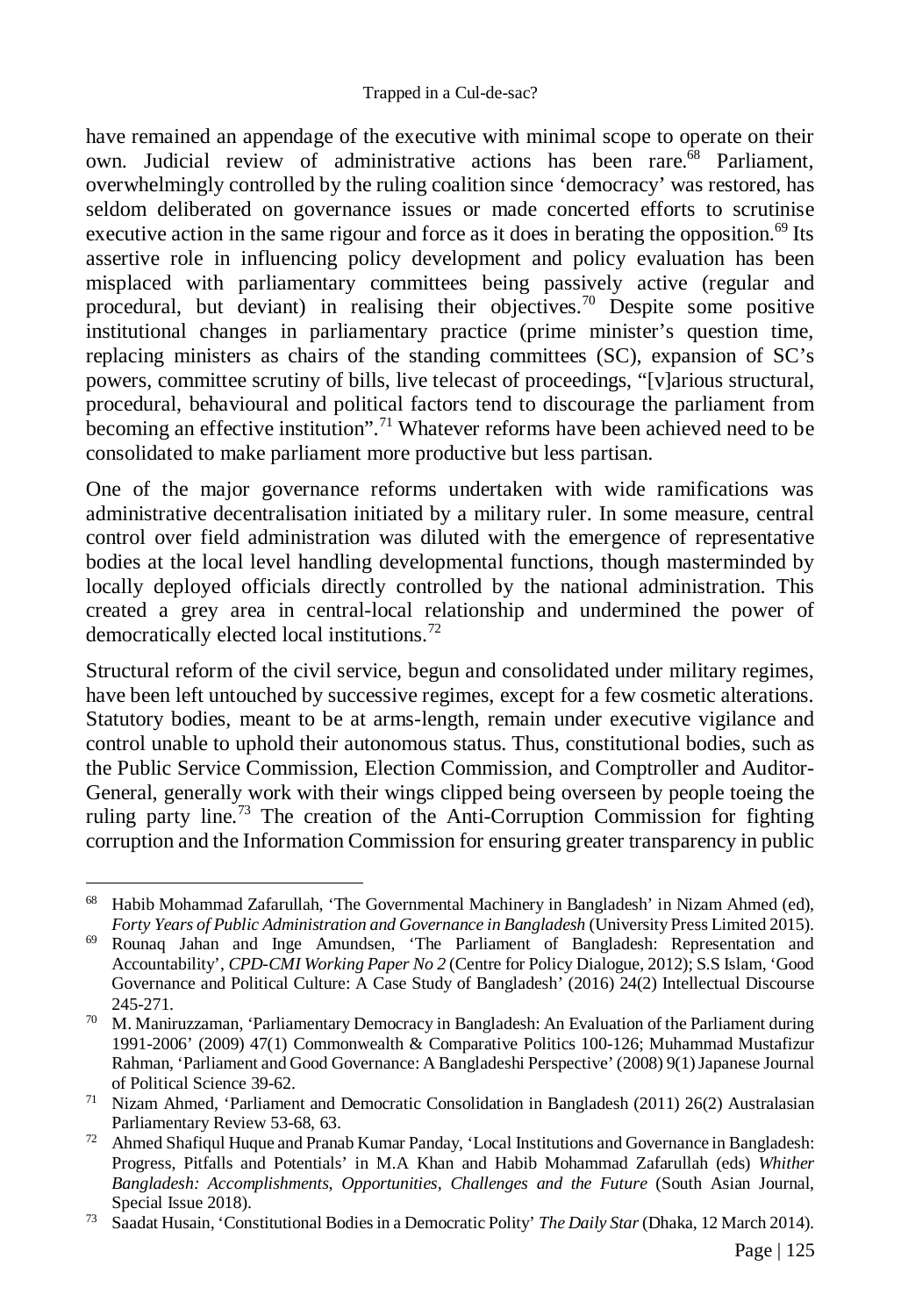affairs have been two significant initiatives in governance reform, but both bodies have been underperforming.<sup>74</sup> Human rights surveillance remains at a low level despite the installation of a Human Rights Commission.<sup>75</sup>

# **C. Operational Reforms**

According to the Worldwide Governance Indicators (WGIs), governmental effectiveness<sup>76</sup> is fairly weak in Bangladesh. It currently ranks at 147 among 193 countries with a score of  $-0.74$  points, much lower than the South Asian median.<sup>77</sup> The government acknowledged that low public administration capacity, occasional weaknesses in economic management and persistent corruption lie at the heart of the overall shortcoming in national governance. As a result, the public sector has not been able to play as effective a role as could have been the case in providing services and creating an environment for growth.<sup>78</sup>

Both the  $6<sup>th</sup>$  and  $7<sup>th</sup>$  Five Year Plans identified the civil service system, local governance, public-private partnership arrangement and fiscal management processes as operational problem areas needing rectification.<sup>79</sup> To these can be added the perennial issue of program and project implementation and, to cap everything, enduring bureaucratisation triggered by hierarchical and procedural rigidity, red-tape, formalism, procrastination, obstinacy and responsibility avoidance. Organisational dysfunctionality and procedural complexities complicate government operations due to misallocation of resources, misplaced expertise, functional overlap, incoherent rule application, flawed inter-agency coordination or consultation, and decision delays.<sup>80</sup> The limitations of overarching policies in many areas of governance, complemented by the constrained application of procedural norms and best practice are notable. This has been despite there being a plethora of rules directing public officials to discharge their obligations in predetermined ways. The machinery of government operates according to constitutional principles, several statutory guidelines, regulations,

 $\overline{a}$ <sup>74</sup> Harold Baroi and Shawkat Alam, 'Operationalising the Right to Information Act through e-governance in Bangladesh: Challenges and Opportunities' (2020) International Journal of Public Administration  $\langle \text{https://doi.org/10.1080/01900692.2020.1747489} \rangle$  accessed 26 January 2021 (accepted for publication); Nurul Sakib, 'Institutional Isomorphism of Anti-Corruption Agency: The Case of Anti-Corruption Commission in Bangladesh (2020) 5 Chinese Political Science Review 222-252; Salahuddin Aminuzzaman and Sumaiya Khair (n 53).

<sup>75</sup> Human Rights Watch, *World Report 2020: Events of 2019* (Human Rights Watch, 2020) 61-64 <https://www.hrw.org/sites/default/files/world\_report\_download/hrw\_world\_report\_2020\_0.pdf> accessed 26 January 2021.

<sup>&</sup>lt;sup>76</sup> 'Governmental effectiveness' "captures perceptions of the quality of public services, the quality of the civil service and the degree of its independence from political pressures, the quality of policy formulation and implementation, and the credibility of the government's commitment to such policies"<br>
'Bangladesh: Government Effectiveness' (*theelobaleconomy.com*) Government Effectiveness' (*theglobaleconomy.com*)<br>
conomy.com/Bangladesh/wb\_government\_effectiveness/> accessed 05 <https://www.theglobaleconomy.com/Bangladesh/wb\_government\_effectiveness/> accessed 05 March 2021.

 $77$  World Bank (n 67).

<sup>78</sup> Government of Bangladesh, *Sixth Five Year Plan 2011-15: Accelerating Growth and Reducing Poverty* (Government of Bangladesh 2011) 31.

<sup>79</sup> Ibid; Government of Bangladesh, *Seventh Five Year Plan 2016-20: Accelerating Growth, Empowering Citizens* (Government of Bangladesh 2016).

<sup>80</sup> Habib Mohammad Zafarullah (n 68).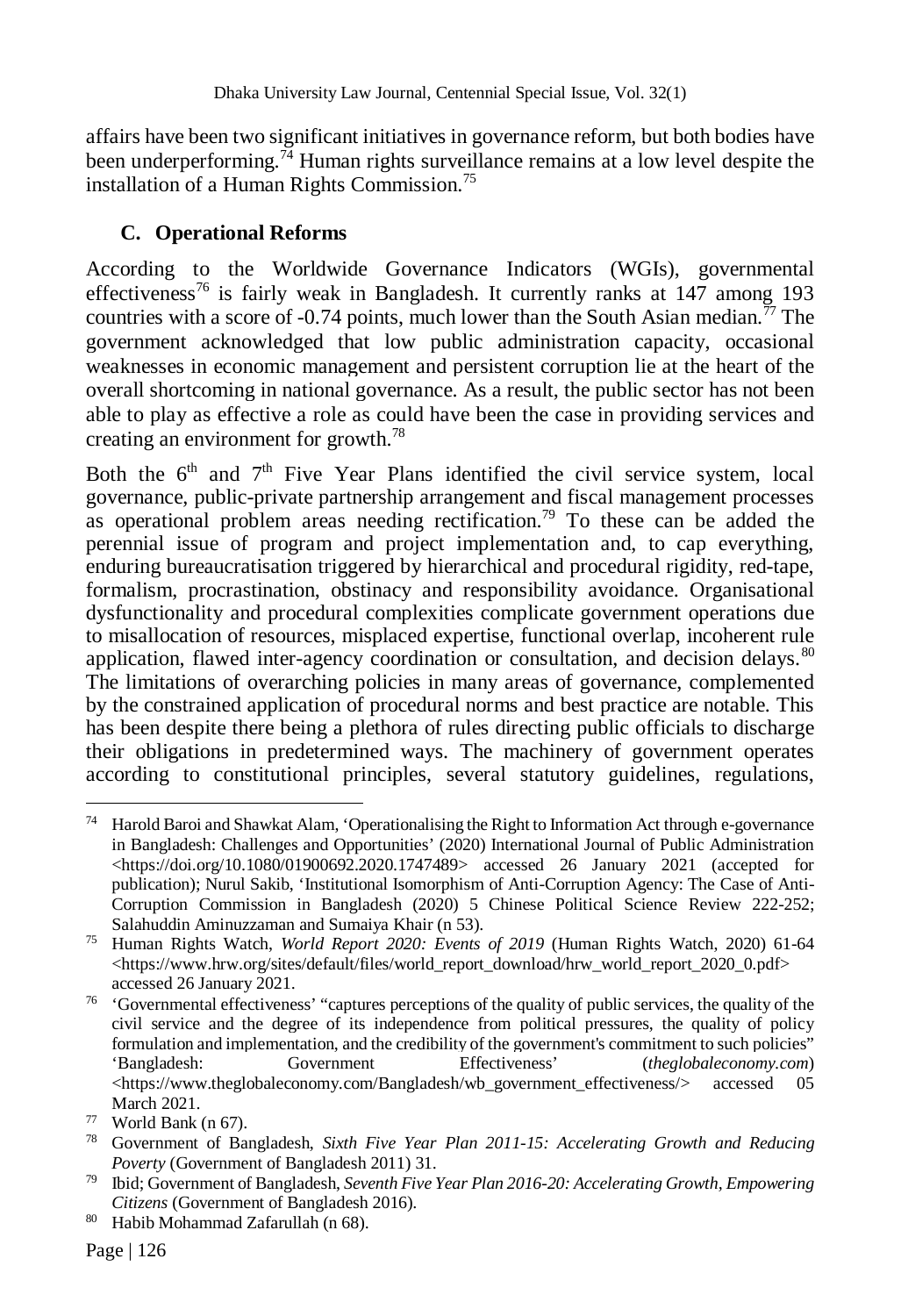executive directives and instruction manuals. Some achievements are apparent in alleviating poverty, augmenting budgetary resource flow, increasing primary school enrollment and attaining gender equity at both primary and secondary levels, reducing infant and maternal mortality, managing disasters and climate change through adaptation, mitigation and climate financing mechanisms, widening the social protection of the poor and disadvantaged, easing access to public services through national identification cards, and promoting innovation in the bureaucracy for improved service delivery. These have been effected through specific policies relating to education, health, social security, gender and women, science and technology, information access, anti-corruption and so on, all directly or indirectly relevant to governance issues, primarily social inclusion, transparency and accountability.<sup>81</sup>

Operational reforms focus on capacity development in the public sector, program and results-based approach in budgeting and planning monitoring/evaluation, egovernance and e-service mechanisms, procurement and contracting-out schemes, fiscal and tax management, public service delivery methods. However, most times, their implementation has been sluggish and outcome mixed. Several Acts, manuals and guidelines exist that instruct how specific agencies and individuals are to act, interact and react in the realisation of their organisational objectives.<sup>82</sup> However, these have not always been instrumental in securing compliance in operational terms.

#### **D. Behavioural Reforms**

The colonial legacy still lingers on in Bangladesh's administrative system. Longstanding cultural beliefs influence civil servants' role in society and their approach to administrative pursuits. The contradiction between the dispassionate application of formal rules and deviation from official obligations for personal, kinship or political reasons leaves the bureaucracy in a quagmire. Historically, the 'selfinterest' approach of bureaucrats or inter-cadre (especially specialists vs generalists) antagonism created tensions and led to goal displacement conflicting, as it did, with the overall mission of the civil service. $83$  This proved detrimental to bureaucratic integration, dented cohesion and worked against professionalism.

The obsession with rule-based operations and manifestations of power and authority in a closed and secretive post-colonial bureaucracy featuring sub-system autonomy, uneven superior-subordinate relationship and top-down decision-making are at odds with governance-centred reforms that emphasise democratic controls, transparency and openness, integrity, policymaking equity, citizen focus, consultation and collaboration, and protection of the public interest. While none of the reform initiatives of the past targeted the behavioural dimension *per se*, several prior and existing maxims<sup>84</sup> support

 $\overline{81}$ Government of Bangladesh (n 78); Government of Bangladesh (n 79).

<sup>82</sup> Habib Mohammad Zafarullah (n 68).

<sup>83</sup> Habib Mohammad Zafarullah and M.M Khan (n 58).

<sup>84</sup> Key ones include: The Government Servants (Conduct) Rule 1979; Government Servants (Discipline & Appeal) Rule 1985; Government Servants (Special Provisions) Ordinance 1979; Public Employees Discipline (Punctual Attendance) Ordinance 1982; Prescribed Leave Rule 1959; Government Servants (Discipline and Appeal) Rules 2018.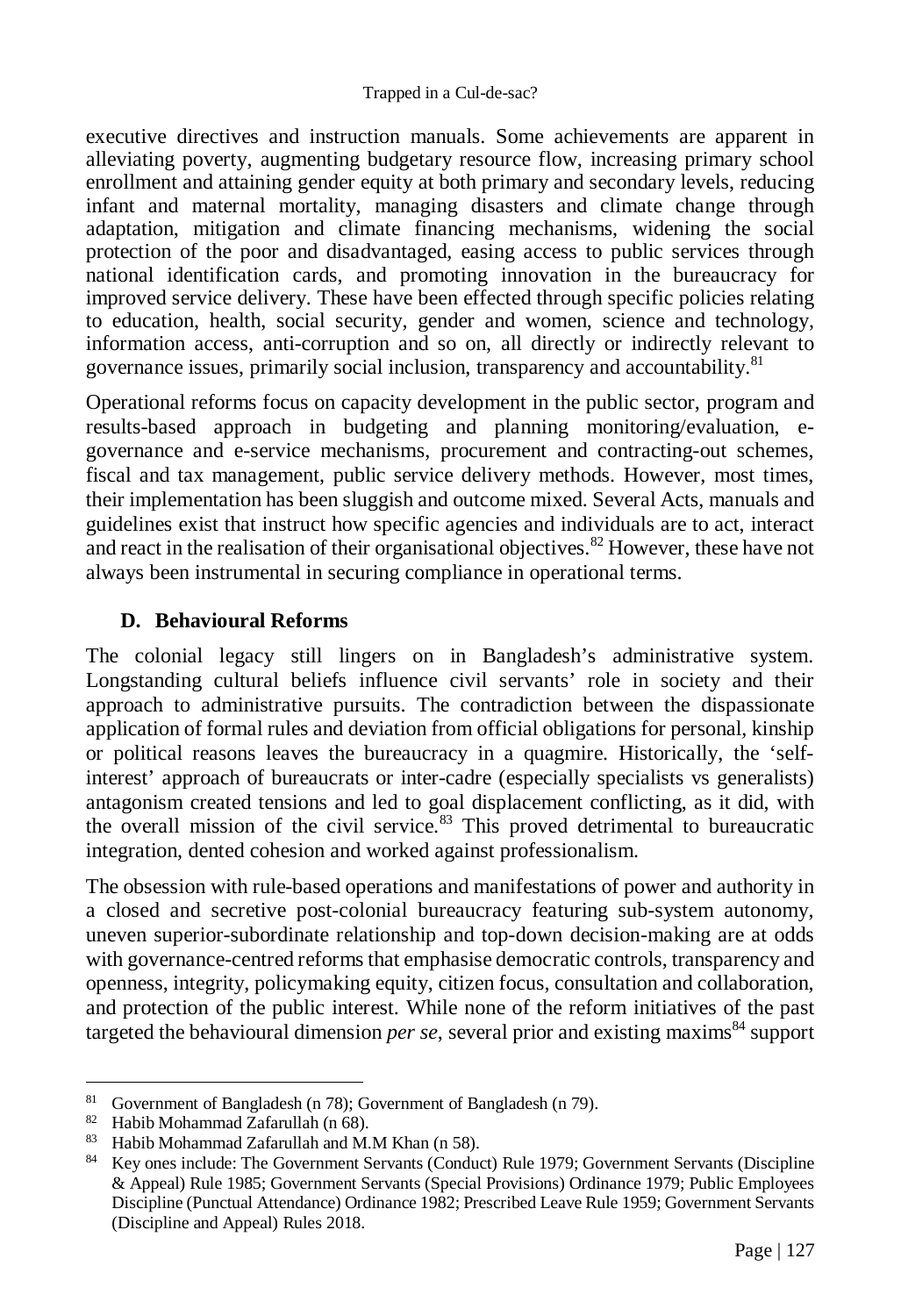positive bureaucratic demeanour and performance, including conduct and discipline, information sharing, reporting, incentives and probity.<sup>85</sup> These rules cover the entire career of civil servants and range from post-recruitment responsibilities to participating in training programs to conducting themselves properly.

From a behavioural and attitudinal perspective, "a majority of civil servants is satisfied with their job, [are] trusting towards their colleagues, committed to staying in the public sector and motivated to serve the public interest...[but]…only just over half of [them] are motivated to work hard".<sup>86</sup> The main stimulating factors are accelerated promotion, periodic salary increases  $\frac{87}{3}$  and unconventional perks, such as soft car and subsidised housing loans and mobile phone bill payment.<sup>88</sup> Needless to say, legislations, policies, rules or procedures cannot really change the actions and attitudes of public officials by compulsion overnight. The age-old ideas and attributes ingrained in the bureaucratic mind linger (even among those not bred in those norms) through enculturation-- a continuous process of transferring cultural attributes from the oldguards to the new. That way, newcomers, over time, assimilate the behavioural attributes of their predecessors.<sup>89</sup> Behavioural reform, thus, has not happened or is improbable as time-honoured perceptions and orientations are entrenched in the bureaucratic psyche.

#### **E. Ethical Reforms**

As is widely known, one of the WGIs in which Bangladesh ranks fairly low is 'control of corruption'—with a score in 2019 of -0.99 the country ranked at 159 among 193 countries.<sup>90</sup> It ranked 146 (out of 180) with a score of  $26/100$  in Transparency International Corruption Perception Index.<sup>91</sup> Corruption has taken many forms in the present neo-liberal economic environment with the scope for unethical practices widening. It has engulfed the business sector, the bureaucracy, defence and coercive forces and even political circles.<sup>92</sup> Incidence of corruption is attributed to venal state capture by devious elements, partisan decisions at the highest levels, unsound

 $\overline{a}$ <sup>85</sup> Government of Bangladesh, *Annual Report of MOPA* (Government of Bangladesh 2018).

<sup>86</sup> Jan-Hinrik Meyer-Sahling, Christian Schuster, Kim Sass Mikkelsen, Taiabur Rahman, Kazi Maruful Islam, Ahmed Shafiqul Huque, Fanni Toth, *Civil Service Management in Bangladesh* (UK Department of International Development 2019) 11.

<sup>87</sup> Habib Mohammad Zafarullah, M.M Khan and M.H Rahman (n 56).

<sup>88</sup> J U Haroon, 'Civil Servants Get Stunning Benefits' *The Financial Express* (Dhaka, 19 August 2019).

<sup>89</sup> Habib Mohammad Zafarullah, 'Bureaucratic Elitism in Bangladesh: The Predominance of Generalist Administrators' (2007) 15(2) Asian Journal of Political Science 161-173; Habib Mohammad Zafarullah, 'Bureaucratic Culture and the Social-Political Connection: The Bangladesh Example' (2013) 36 (13) International Journal of Public Administration 932-939; Ishtiaq Jamil, 'Administrative Culture in Bangladesh: Tensions Between Tradition and Modernity' (2002) 12(1) International Review of Sociology 93-125.

<sup>90</sup> Global Economy, *Control of Corruption – Country Rankings* (The Global Economy 2020). Available at <https://www.theglobaleconomy.com/rankings/wb\_corruption> accessed 26 January 2021.

<sup>91</sup> Transparency International, *Bangladesh, In Corruption Perception Index 2019* (Transparency International 2020) <https://www.transparency.org/en/cpi/2020/results/bgd> accessed 26 January 2021.

<sup>92</sup> Salahuddin Aminuzzaman and Sumaiya Khair (n 53); Iftekharuzzaman, *Fighting Corruption in Bangladesh: From One Myth to Another?* (Transparency International 2007).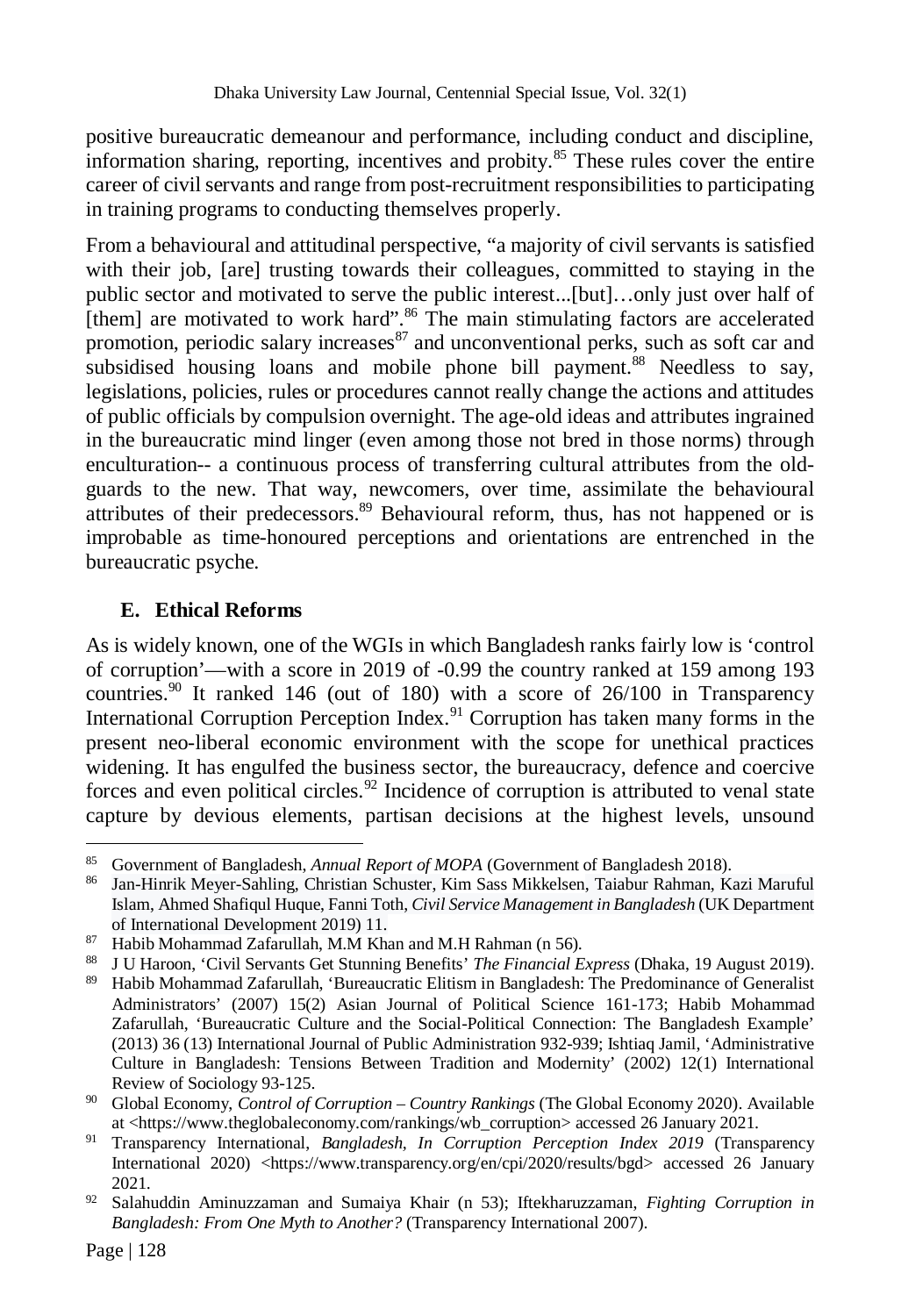accountability structures and procedures, and bureaucratic non-compliance to the principles of probity.<sup>93</sup>

This is one reform area where substantial inroads have been attempted but seldom providing the desired results. Following up on the United Nations' 'Convention Against Corruption' of 2003, several measures have been put in place, such as the Anti-Corruption Act (2004), Public Procurement Act (2006), National Integrity Strategy (2008), Right to Information Act (2009), Public-Interest Information Disclosure Act (2011), Money Laundering Act (2012), and Finance Act (2018) while other exiting laws (some dating to colonial times) have been updated or amended to counter corrupt practices in both the public and private sectors. Other measures, including the Government Auditing Standards, Code of Ethics, two other Codes relating to auditing and public accounts, have the potential to ensure transparency of and accountability in government operations. The institutional spin-off of these actions has been the formation of the Anti-Corruption Commission, the Information Commission, Financial Intelligence Unit of the Central Bank, and Central Procurement Technical Unit, etc. As emphasised before, codifying operational ethics in and beyond government is a complex task, while instilling a culture of ethics and morality in public governance is even harder. Yet, these are important for enhancing the credibility of the government, raising the bureaucracy's public image and building trust among citizens.

## **F. Legal Reforms**

Ethical reforms cannot be institutionalised unless accompanied by reforms of the legal system of the country. The judiciary and the framework under which it operates must be robust enough to administer justice by prudently interpreting laws and upholding citizens' rights without fear or favour. Constitutionalism and the Rule of Law are preeminent in public governance without which democratic practice will remain spurious. The constitution affirms the independence of the judiciary, but the fairness of the justice system has been compromised by undue political interference, condescending patronage networks, prolonged or delayed trials and pervasive corruption. Judges giving verdicts "unfavorable to the government risked transfer to other jurisdictions" create trepidation and misgivings in the legal community.<sup>94</sup> The separation of the judiciary from executive control formalised by a non-political caretaker government in 2007, the creation of two separate magistracies for judicial and executive functions and the requirement that president consults with the Supreme Court while exercising control over the judicial service were significant initiatives.<sup>95</sup> Other

 $\overline{a}$ <sup>93</sup> Iftekharuzzaman, 'Corruption: Towards Kleptocratic State Capture' *The Daily Star* (Dhaka, 1 January 2014); Ahmed Shafiqul Huque, 'Accountability and Governance: Strengthening Extra-Bureaucratic Mechanisms in Bangladesh' (2011) 60(1) International Journal of Productivity and Performance 59- 74; Habib Mohammad Zafarullah and Ahmed Shafiqul Huque (n 53).

<sup>94</sup> USDS, *2019 Country Reports on Human Rights Practices: Bangladesh* (US Department of State, 2019) 8 <https://www.state.gov/reports/2019-country-reports-on-human-rightspractices/bangladesh/> accessed 26 January 2021. See also Abdul Alim, 'Corruption in Civil Litigation System: An Approach to Judicial Reform in Bangladesh (2018) 9(2) Asian Journal of Law and Economics 1-11.

<sup>&</sup>lt;sup>95</sup> Global Legal Monitor, *Bangladesh: Judiciary Separated from Executive Control* (Global Legal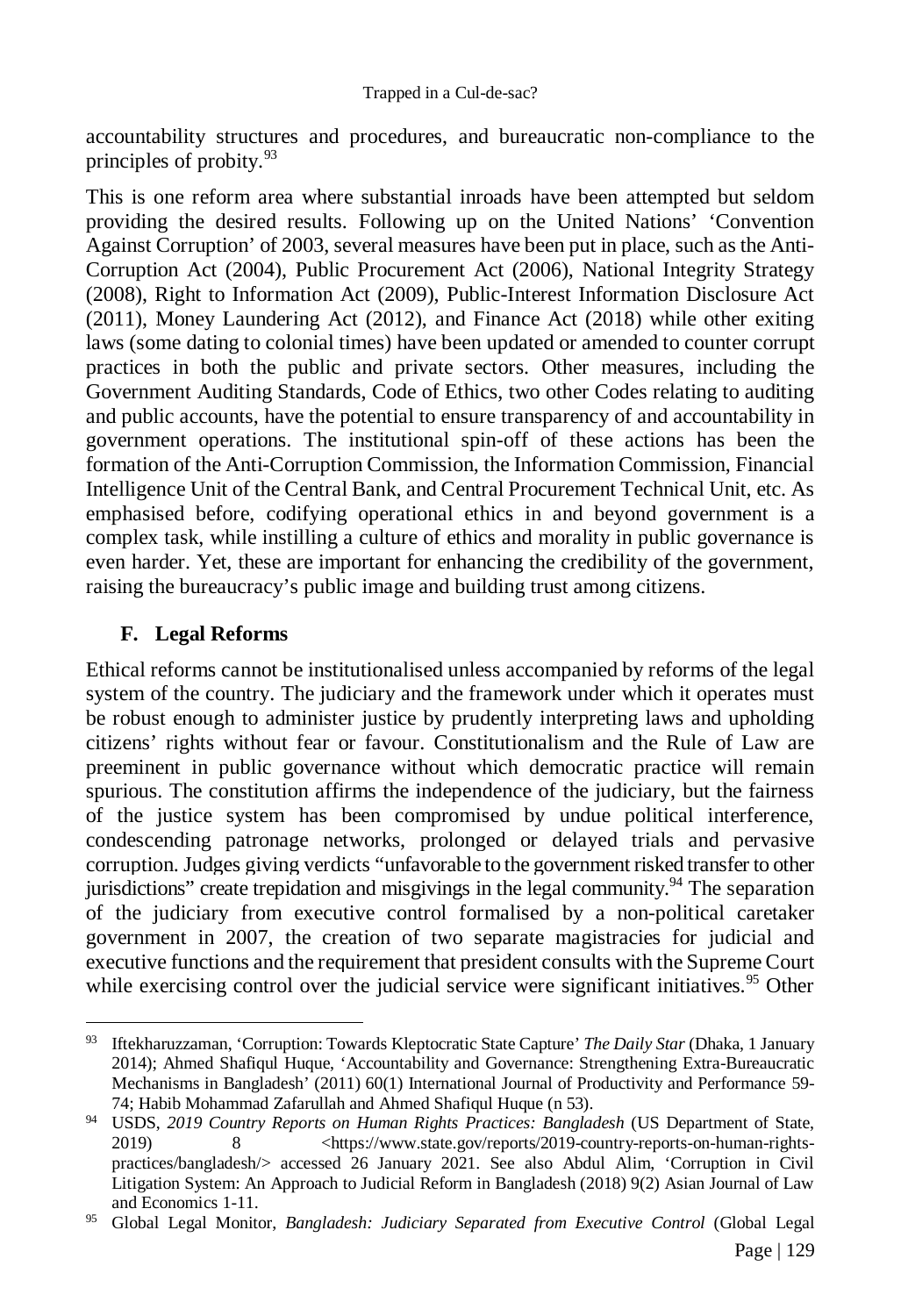reforms included the amendment of the age-old Criminal Procedure Code of 1898, vesting of judicial powers upon executive magistrates through the Mobile Court Ordinance (2007) and the creation of 'Metropolitan Courts of Sessions' in Dhaka and Chittagong for the rapid dispensation of justice. $96$ 

The 1972 Constitution had provided for an Ombudsman, but even after almost 50 years, this has remained illusory. Successive governments promised of its initiation but backtracked. Perhaps, it would have served as an 'independent' mediator in resolving government-citizen disputes and promoting natural justice. A Law Reforms Commission exists but not quite effective in impressing upon the political leadership to go for meaningful reform of the legal regime for sound governance.

#### **G. Technological Reforms**

Bangladesh has been effectively using technology in managing the operations of government. Notable achievements are the projects and programs in e-governance, eservice, e-commerce, e-marketing, e-banking, e-procurement and mobile phone connectivity. The country is now connected to the information superhighway, and broadband networks and smartphones link citizens to the state. Local service centres enabled by ICT serve the people in different ways—providing access to governmental information, applying for and getting documents (various kinds of certificates, passports, land mutation, etc.), paying utility charges, and permitting two-way interaction between service providers and users.  $\frac{97}{7}$  Paper-based governmental operations have been opaque, tardy and amenable to malpractices; now these are transparent, faster and less prone to corruption. Indeed, Bangladesh currently ranks among the top 10 least developed countries in e-governance encompassing poverty alleviation, health, education, agriculture, and public administration. It is now among the high EGDI countries and making "impressive advancements in online services provision despite having middle or low levels of infrastructure development".<sup>98</sup>

While these have been admirable achievements that bode well for effective governance, several laws relevant to the application of technology have adverse implications for freedom of expression. For instance, the 'Digital Security Act' and the excessive power granted to the coercive and regulatory agencies in capriciously enforcing its stipulations by persecuting political opposition and silencing criticisms against the government or its policies have invited condemnation.<sup>99</sup>

Monitor 2007) <https://www.loc.gov/law/foreign-news/article/bangladesh-judiciary-separated-fromexecutive-control/> accessed 26 January 2021.

<sup>96</sup> N. R. Anzara, 'Independence of Judiciary: A Bird's Eye View (2016) (*Bangladesh Law Digest*, 13 August 2016) <https://bdlawdigest.org/independence-of-judiciary-in-bangladesh.html> accessed 26 January 2021.

<sup>97</sup> Md Gofran Faroqi, 'An Assessment of e-Government: Case Study on Union Digital Centres (UDC) in Bangladesh' (2015) 1(1) Australian Journal of Sustainable Business and Society 84-96.

<sup>98</sup> United Nations, *E-Government Survey 2020* (Department of Economic and Social Affairs, UN 2020) 21; K. Kosenkov, 'UN E-Government Development Index' (*UN*, 2018) <https://knoema.com/ infographics/mctunlb/un-e-government-development-index> accessed 26 January 2021.

<sup>99</sup> Amnesty International, *Muzzling Dissent Online: Bangladesh* (Amnesty International 2018) <https://www.amnesty.org/download/Documents/ASA1393642018ENGLISH.PDF> accessed 26